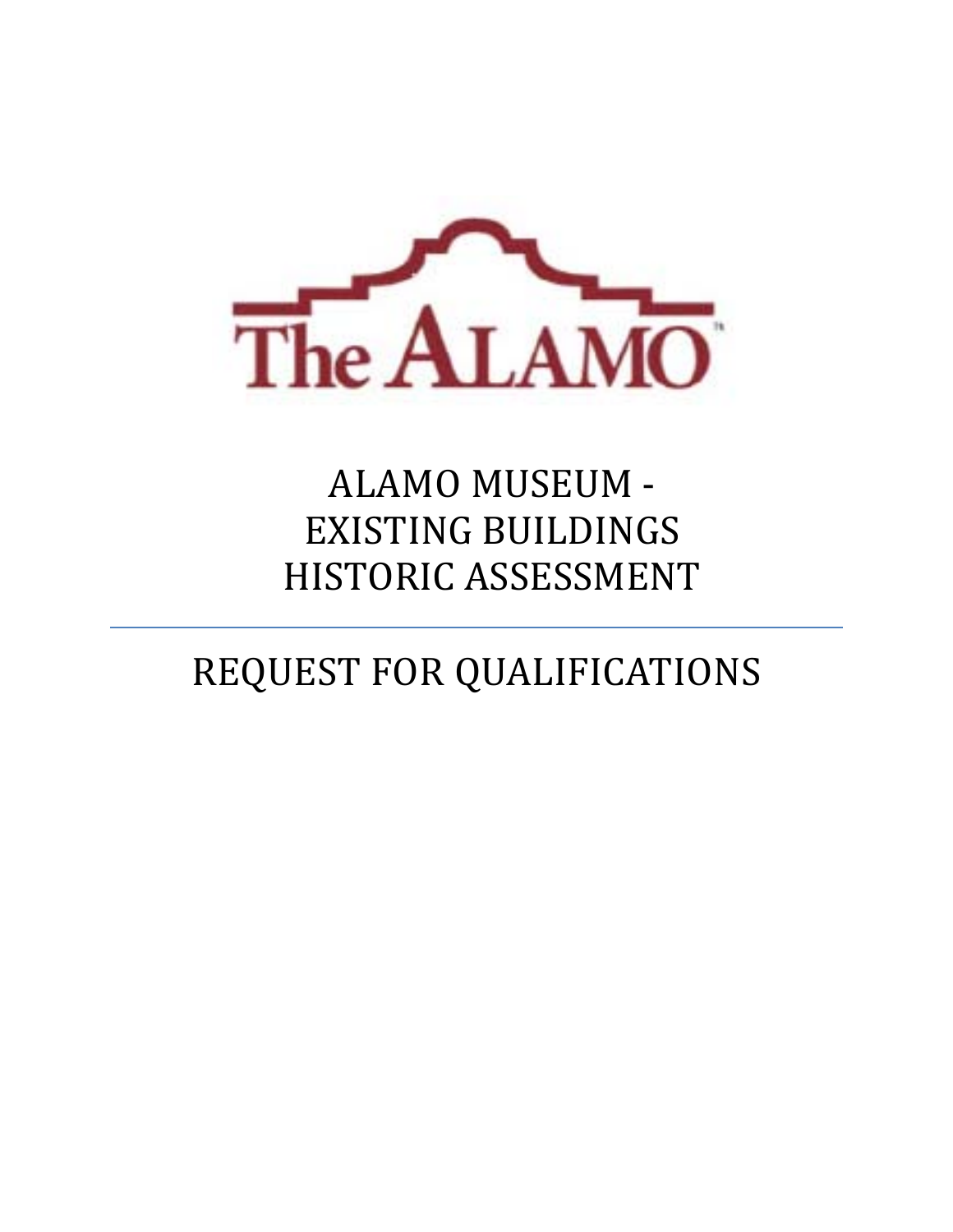| Deadline for Submission: 3:00 PM CDT; September 12, 2018<br><b>Contents</b> |  |  |  |  |
|-----------------------------------------------------------------------------|--|--|--|--|
| $\mathbf{1}$ .                                                              |  |  |  |  |
|                                                                             |  |  |  |  |
|                                                                             |  |  |  |  |
| 1.2.1.                                                                      |  |  |  |  |
| 1.2.2.                                                                      |  |  |  |  |
| 1.2.3.                                                                      |  |  |  |  |
| 2.                                                                          |  |  |  |  |
| 2.1.                                                                        |  |  |  |  |
| 2.2.                                                                        |  |  |  |  |
| 2.2.1.                                                                      |  |  |  |  |
| 2.2.2.                                                                      |  |  |  |  |
| 2.2.3.                                                                      |  |  |  |  |
| 2.3.                                                                        |  |  |  |  |
| 2.4.                                                                        |  |  |  |  |
| 2.4.1.                                                                      |  |  |  |  |
| 2.4.2.                                                                      |  |  |  |  |
| 2.4.3.                                                                      |  |  |  |  |
| 2.4.4.                                                                      |  |  |  |  |
| 3.                                                                          |  |  |  |  |
| 3.1.                                                                        |  |  |  |  |
|                                                                             |  |  |  |  |
| 3.3.                                                                        |  |  |  |  |
|                                                                             |  |  |  |  |
| 4.1.                                                                        |  |  |  |  |
| 4.1.1                                                                       |  |  |  |  |
| 4.1.2                                                                       |  |  |  |  |
| 4.2.                                                                        |  |  |  |  |
| 4.3.                                                                        |  |  |  |  |
| 4.4.                                                                        |  |  |  |  |
|                                                                             |  |  |  |  |
|                                                                             |  |  |  |  |
|                                                                             |  |  |  |  |

Release Date: August 27, 2018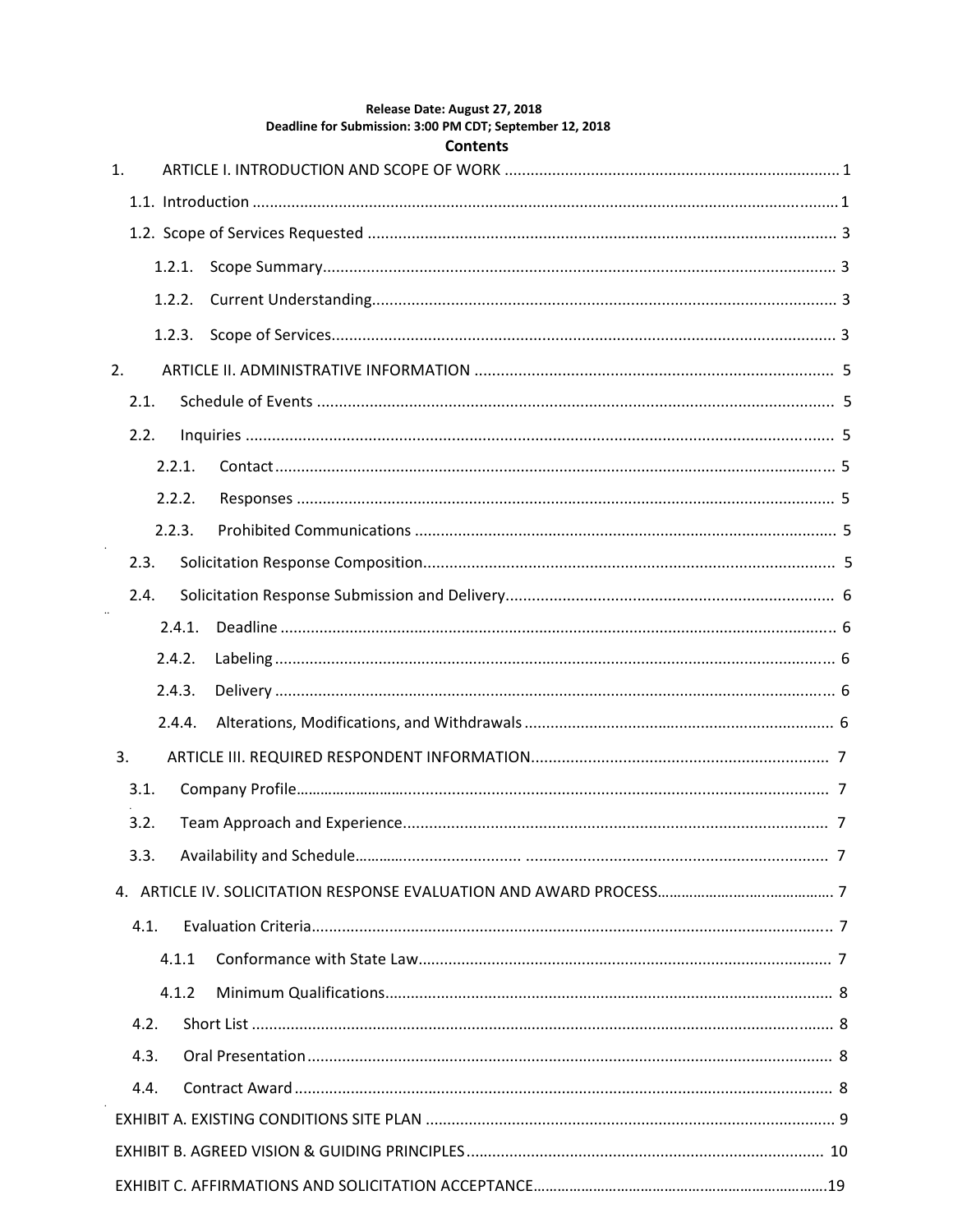#### **1. ARTICLE I. INTRODUCTION AND SCOPE OF WORK**

#### **1.1. INTRODUCTION**

The Alamo is seeking the services of a historic preservation expert as it relates to the design and construction of a new museum for one of the most important historical sites in the world – The Alamo.

Eighty years ago, Col. William Barret Travis' famous "Victory or Death" letter written during the 1836 siege of the Alamo stirred the hearts of a nation. *"To the People of Texas and all Americans in the World,"* Travis wrote, *"I am besieged... I have sustained a continual bombardment and cannonade... I* shall never surrender or retreat... I call on you in the name of Liberty, of patriotism and everything *dear to the American character, to come to our aid, with all dispatch... VICTORY OR DEATH."*

While facing indescribable odds and almost certain death, Travis' tenacity galvanized his men and showed the world the true meaning of sacrifice. The heroic story of the Alamo defenders and their defiance against tyranny echoes through the centuries, inspiring reverence, and awe. Symbolic of the universal struggle for freedom, *"The Shrine of Texas Liberty"* stands as a testament the world over to the indefatigable human spirit.

First constructed in 1718 along the banks of San Pedro Creek, the Mission San Antonio de Valero, now known as the Alamo was moved to its current location on the San Antonio River in 1724. Eventually, the Alamo became part of five Spanish Missions in San Antonio known today as some of the finest examples of Spanish Colonial Architecture in the New World. In fact, these missions are so spectacular that in 2015 all five were recognized as a World Heritage Site.

For much of the first 118 years of its existence, the Alamo served as a Catholic mission, reaching out for the church and the nation of Spain to the indigenous people of south central Texas. Late in that period, part of the four‐acre Alamo compound was secularized and became a military garrison used by the armies of Spain and Mexico.

By the time the year 1836 saw the first light in San Antonio, the Alamo compound had been battered by hard use and the harsh south Texas weather. In the spring of that year the compound became occupied by revolutionary Texian forces and fortified in an effort to stop the advancement of a large contingent of the Mexican Army led by Presidente General Antonio Lopez de Santa Anna.

Today, the heart‐wrenching story of the seminal battle that followed and the mission / garrison where it all happened draws 1.5 million visitors from around the world each year. Unfortunately, they are often disappointed... visitors note the carnival‐like atmosphere, lack of cohesive narrative, confusing physical layout and lack of gravitas are overwhelming. Even worse, there is nothing to show the respect and honor due to the men who gave their lives for Texas and all she stood for.

Just as important, there is no connection made at the Alamo today to its history prior to the battle in 1836, its connection to the other four Spanish missions, its connection to the San Antonio River, its connection to Spain and Mexico, its connection to the church or the indigenous people or the fact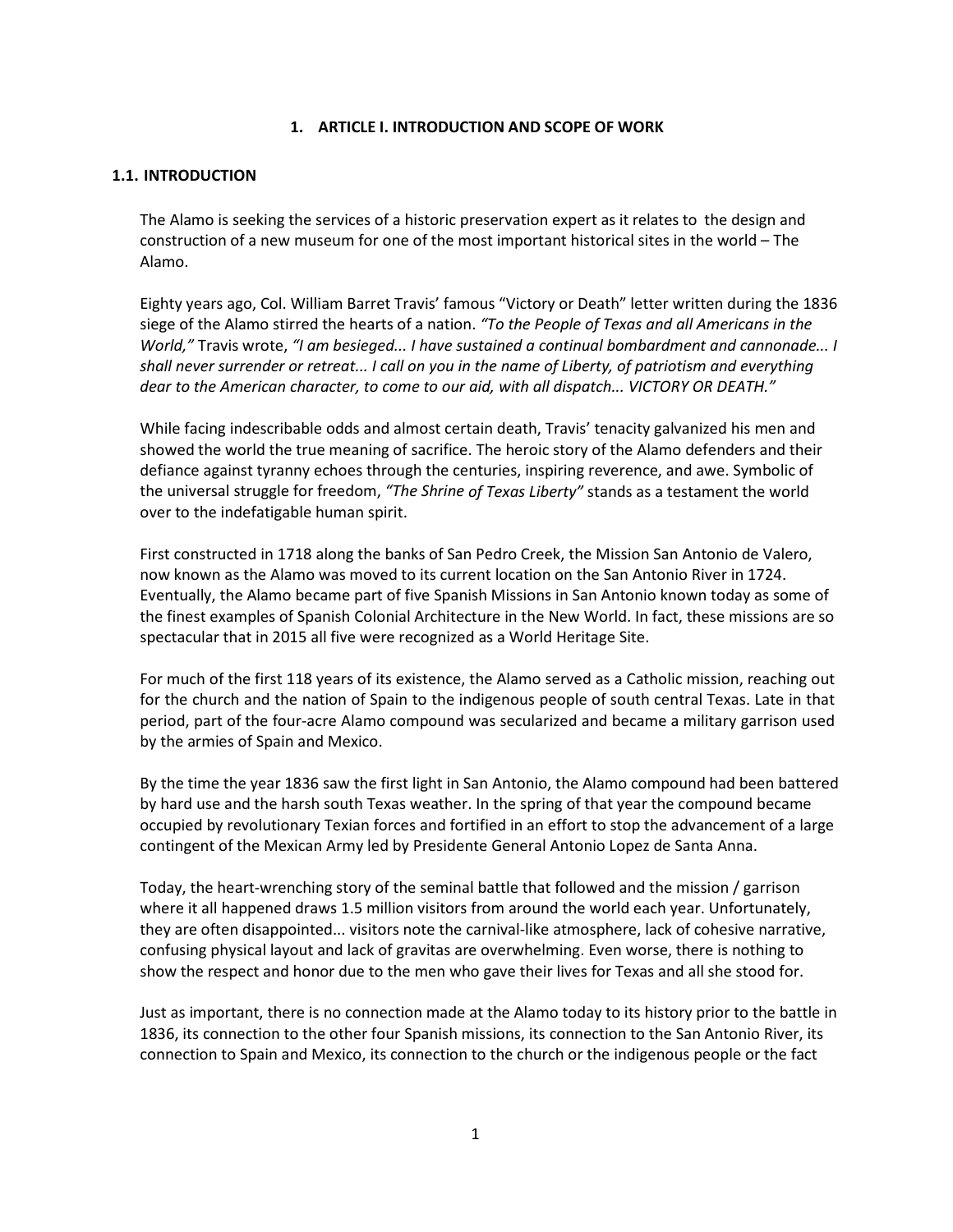that it is the emotional, spiritual and economic foundation upon which the City of San Antonio was built.

That is all about to change. A new day is dawning for the Alamo.

In early 2014 the City of San Antonio began a process to revitalize and revision the city‐owned Alamo Plaza. Local leadership and a Citizens Advisory Committee that represented all regions of the city and key stakeholder groups created a Vision and Guiding Principles that gave new hope for improving the visitor experience for future generations (see Exhibit B.)

In the spring of 2015 Texas Land Commissioner, George P. Bush, appointed a private endowment board to oversee and manage the Alamo as well as supervise its re‐planning, re‐imagining and creative redesign.

Previous plans to revitalize the Alamo were often scuttled by a lack of governmental and private coordination and the lack of adequate and sustainable funding sources. The cooperation problems are now solved. The City of San Antonio, the State of Texas and Alamo Endowment have come together to form the Alamo Master Plan Management Committee which first oversaw a Master Plan. In addition, the lack of financial commitment has been addressed when the State allocated an initial \$100 million, the City allocating \$38 million and the private endowment committing to raise several hundred million dollars from the private sector.

The Master Plan was completed and was developed and led by Dr. George C. Skarmeas, Partner at Preservation Design Partnership. The next step was to develop a Comprehensive Interpretive Plan for the project. This team is led by PGAV Destinations (St. Louis, MO) and includes Cultural Innovations (London) and Reed‐Hilderbrand (Cambridge, MA). Development began in November of 2017, and efforts are on track to be complete by the fall of 2018.

With the initial planning nearing completion, we are ready to take the next step  $$ identifying and hiring a comprehensive design team for one of the largest components of the project – the new museum building. The team selected must share the committee's desire to develop a museum on par with the world's best, and an understanding of the existing buildings on the proposed site is crucial to these upcoming design efforts.

Those engaged in the Alamo Master Plan are fascinated by and totally committed to the Alamo. We hope that when you finish reading this solicitation you will be excited as we are about this wonderful opportunity.

### **REMEMBER THE ALAMO!**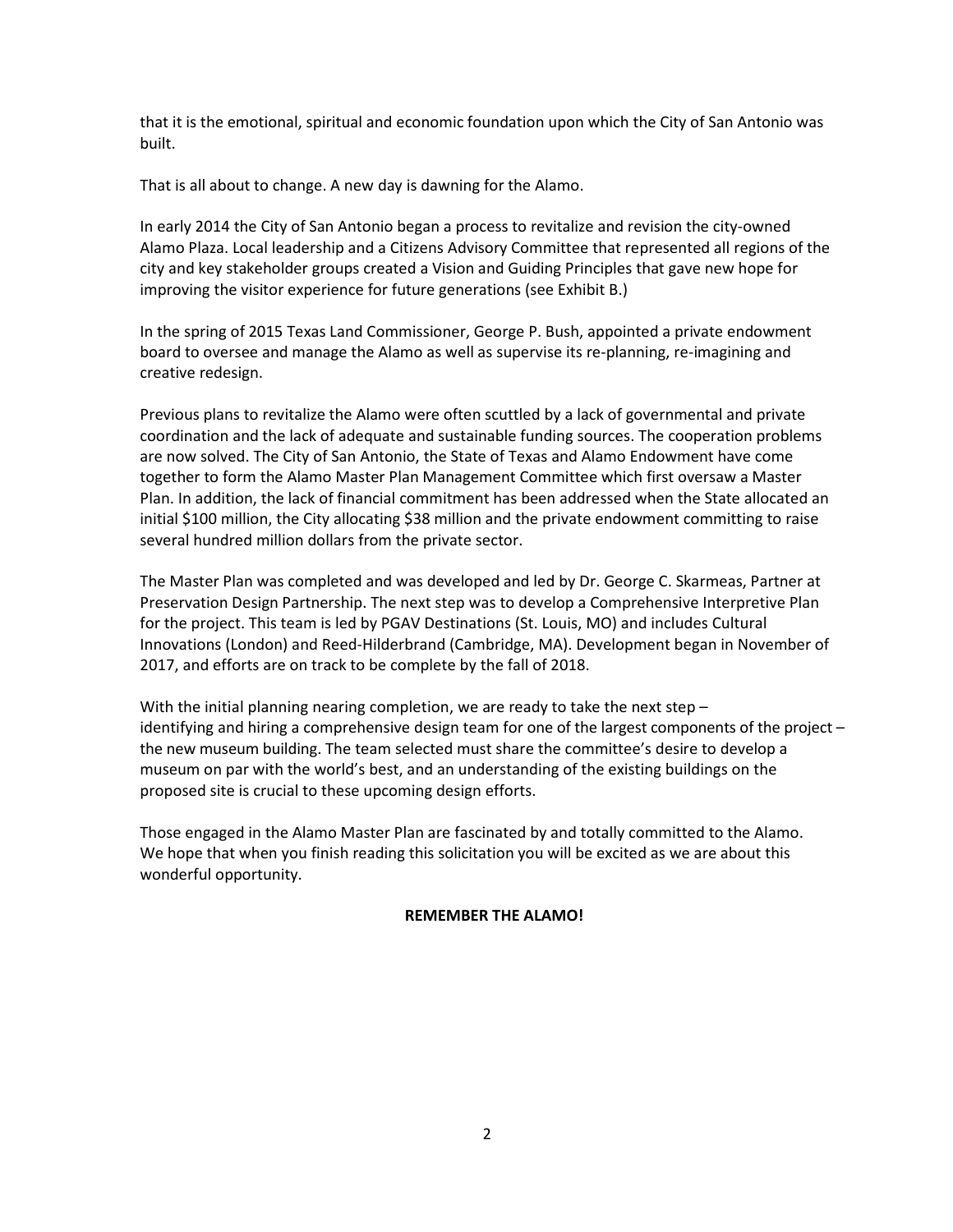#### **1.2. SCOPE OF SERVICES REQUESTED**

#### 1.2.1. Summary

The Alamo seeks a qualified architectural historian to expertly assess and report on the significance or otherwise of the surviving contributing buildings within the area of interest for the Alamo project – namely the Crockett Building, Palace Building and Woolworth Building (see Exhibit A for general location.) Since the site of the future Alamo Museum is contiguous to these buildings, the research and assessment provided within this scope of services will directly inform and guide the design of the Alamo Museum being undertaken by a separate design team. Upon completion, the museum will work together with the re-planned site in order to instantly engage, inspire, and educate visitors all while reinvigorating the city which emerged around the Alamo.

### 1.2.2. Current Understanding

Based on a search of the Texas Historical Commission's Atlas, the Alamo has the following National historical designations:

- Alamo Church: National Historic Landmark (1960)
- Alamo Plaza Historic District: National Register of Historic Places (1977)

It is understood that at State level, the Alamo church is a Recorded Texas Historic Landmark. Although this designation is not listed on the THC's Atlas, its program brochure lists the Alamo as having attained this designation in 1962. It is also understood that some other buildings on site have THC Historical Markers. NHL and RTHL designations encompass the church only, while the NRHP designation defines a wider site as the Alamo Plaza Historic District and includes buildings within the area of interest along Alamo Street, between E. Crockett and Houston.

In particular, the designation outlines one (1) contributing and significant building, three (3) contributing buildings, and two (2) compatible buildings, as follows:

- Contributing and significant building
	- o Crockett Block, 317‐323 Alamo Plaza
- Contributing buildings
	- o 309‐315 Alamo Plaza no longer exists
	- o 327 Alamo Plaza an early 20th century building that replaced the Old Palace Theatre
	- o Woolworth's Department Store, 518 East Houston
- Compatible buildings
	- o 301‐305 Alamo Plaza now known as Louis Tussaud's Waxworks Museum
	- o 307 Alamo Plaza now known as Ripley's Believe It Or Not Odditorium

The understanding of these buildings has been informed by this NRHP designation for the Alamo Plaza Historic District. However, as this designation was made in 1977, a concern exists that some of its information may be out of date. In addition, because the designation describes a district rather than a group of buildings, individual buildings are not assessed in detail.

### 1.2.3. Scope of Services

A qualified architectural historian and/or firm is required to expertly assess and report on the significance or otherwise of the surviving contributing buildings within our area of interest.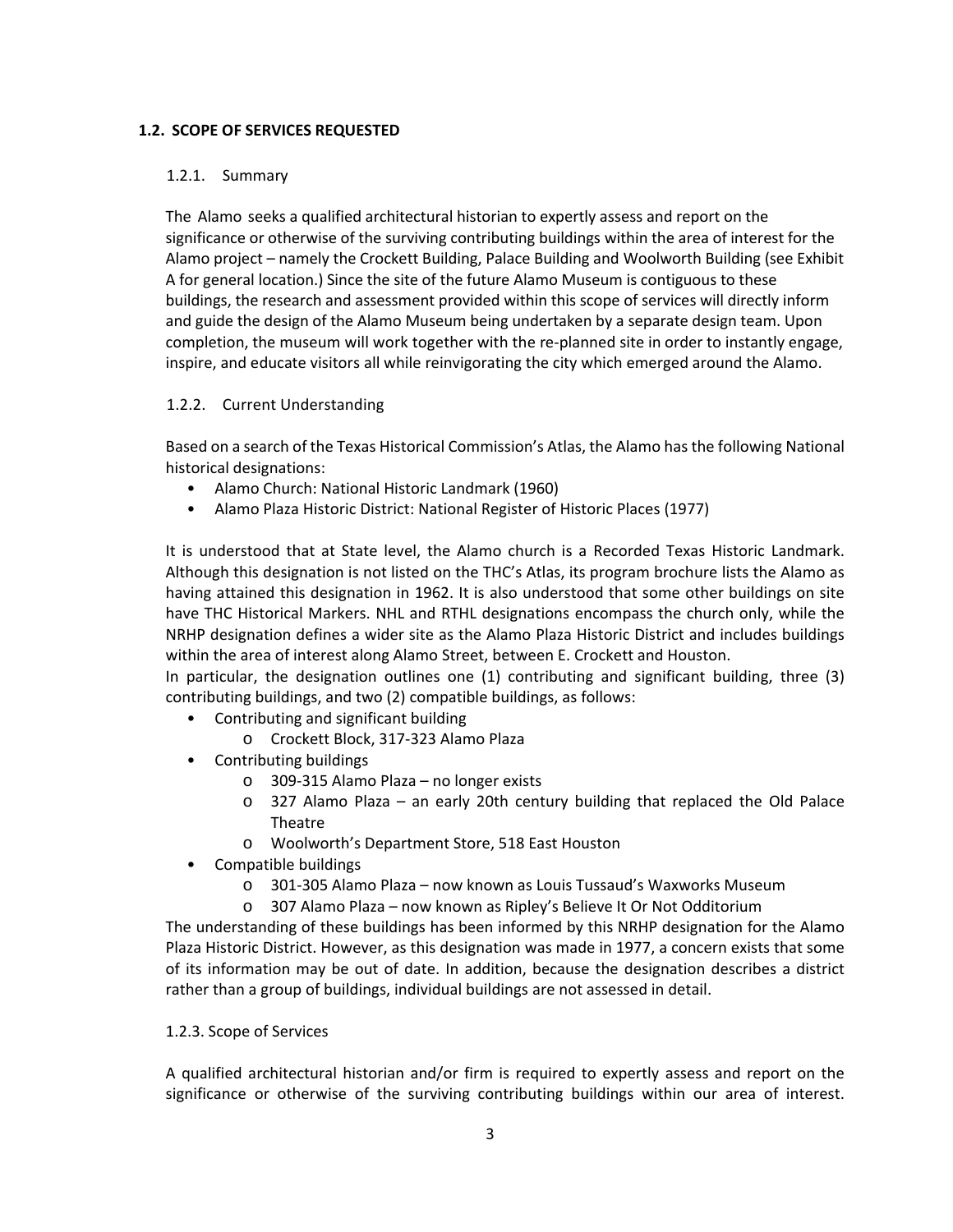Compatible but non‐contributing buildings are excluded.

The initial tasks of this research are:

- To describe and assess each of these buildings individually against NRHP description and significance criteria, considering both their interior and exterior, as well astheir context and integrity.
- To describe if and how each building contributes to the three periods of significance noted in the NRHP designation. How significant that contribution is at a world, national, state and local level should be considered in each case.
- To provide analysis of the respective relevance of each of the Four Approaches to the Treatment of Historic Buildings – as outlined in the Secretary of the Interior's Standards for the Treatment of Historic Properties.

Of particular interest is an expert analysis of these buildings' integrity – both exterior and interior. However, this assessment should follow the vocabulary and framework for assessing significance set out in the U.S. Department of the Interior and National Park Service's Guidelines for Completing National Register of Historic Places Forms, specifically Chapter 7. Description and Chapter 8. Statement of Significance.

This Solicitation isspecific to the role of the architectural historic preservation expert. Only research, analysis and assessment is included in the scope of services within this RFQ. A separate and concurrent solicitation exists for a Museum Design firm and Architect of Record to lead design of the future Museum Building. Likewise, specialty areas of exhibit and experience design and site design will remain within the scope of the current Interpretive Plan team and therefore are not included in this RFQ.

This Solicitation isissued by the Alamo. The Alamo will oversee the Museum Building Crockett Block Historic Assessment RFQ and future RFP process as required.

#### 1.3. Contract and Term

The Alamo intends to award one contract for the services requested under this Solicitation. The contract will be between the Alamo and the Provider.

Any contract resulting from this Solicitation shall be effective as of the date executed by the last party until a date to be determined. The Alamo, at its own discretion, may extend any contract awarded pursuant to this Solicitation, subject to terms and conditions mutually agreeable to both parties.

1.4. No Guarantee of Volume or Usage

The Alamo makes no guarantee of volume or usage under any contract resulting from this Solicitation.

#### **REMAINDER OF PAGE INTENTIONALLY LEFT BLANK**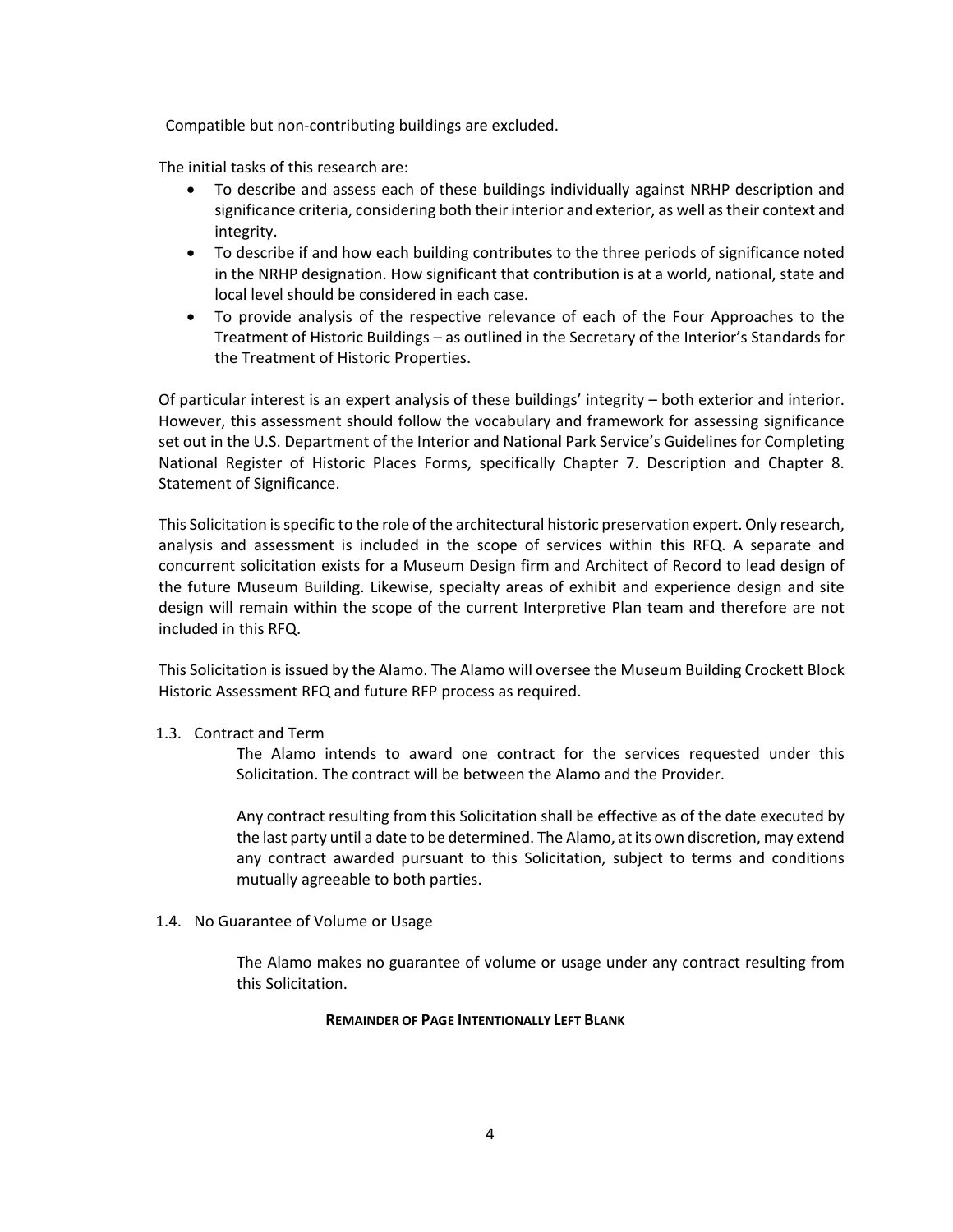#### **2. ARTICLE II. ADMINISTRATIVE INFORMATION**

#### **2.1. SCHEDULE OF EVENTS**

| <b>EVENT</b>                                        | DATE / TIME                     |
|-----------------------------------------------------|---------------------------------|
| Issue Request for Qualifications (RFQ) Solicitation | August 27, 2018                 |
| Deadline for Submitting Questions                   | September 5, 2018 @ 8:00 AM CDT |
| Deadline for Submission of (RFQ) Solicitation       | September 12, 2018 @            |
| <b>Responses</b>                                    | 3:00 PM Central Time            |
| <b>Expected Notification to Initial Shortlist</b>   | September 21, 2018              |
| Shortlist Interviews in San Antonio                 | Week of October 1, 2018         |
| Selection, Award, and Contract Execution            | Week of October 7, 2018         |
| <b>Expected Notice to Proceed</b>                   | October 15, 2018                |
| <b>Expected Delivery of Final Report</b>            | December 14, 2018               |
|                                                     |                                 |

NOTE: These dates represent a tentative schedule of events and may be changed with notice given only to firms which have indicated interest in this project.

#### **2.2. INQUIRIES**

#### 2.2.1. Contact

All requests, questions, or other communications about this Solicitation shall be made by email to Christina Robertson, Chief of Staff at the Alamo at the following email address: crobertson@thealamo.org.

#### 2.2.2. Responses

All accepted written questions will result in written responses. The Alamo reserves the right, in its sole discretion, to send copies of responses to all potential Respondents via email.

#### 2.2.3. Prohibited Communications

On issuance of this Solicitation, except for the written inquires described in Section 2.2.1. above, the Alamo, its representative(s), or partners will not answer questions or otherwise discuss the contents of this Solicitation with any potential Respondent or their representative(s). Attempts to ask questions by phone or in person will not be allowed or recognized as valid. Failure to observe this restriction may disqualify the Respondent. Respondent shall rely only on written statements issued through or by the Alamo. This restriction does not preclude discussions between affected parties for the purposes of conducting business unrelated to this Solicitation.

#### **2.3. SOLICITATION RESPONSE COMPOSITION**

Respondent(s) shall submit an original Response marked "ORIGINAL", nine (9) copies, and one (1) electronic copy submitted to: crobertson@thealamo.org. Respondent(s) shall prepare a Response that clearly and concisely represents its qualifications and capabilities under this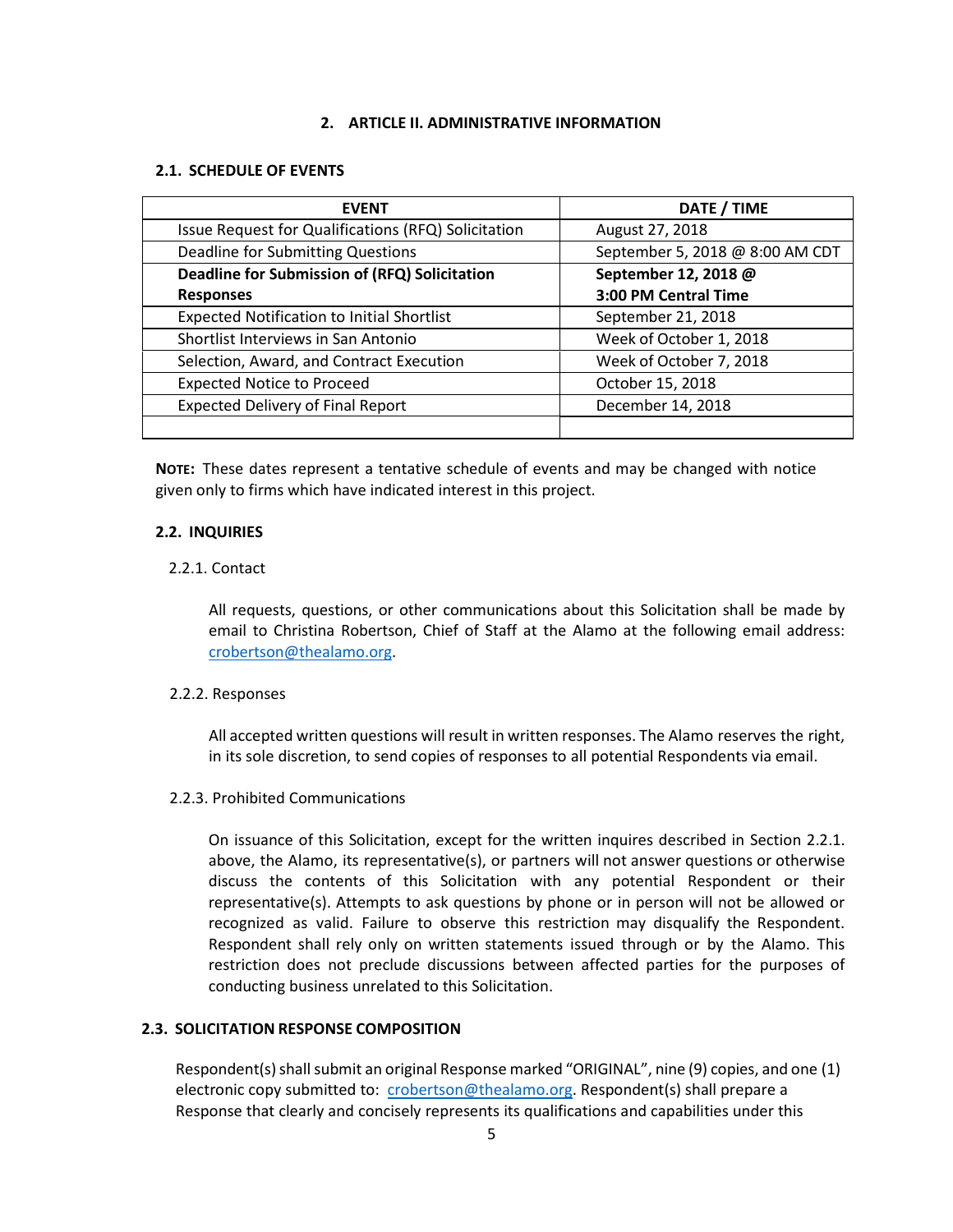Solicitation. Expensive bindings, colored displays, promotional materials, etc., are not necessary or desired. Respondent(s) should focus on the instructions and requirements of the Solicitation.

No fee proposal is required as part of the Response. Fee proposals will be negotiated with the Provider. If a reasonable fee cannot be negotiated, the Alamo reserves the right, at its sole discretion, to select another Provider or re‐open the solicitation process.

#### **2.4. SOLICITATION RESPONSE SUBMISSION AND DELIVERY**

#### 2.4.1. Deadline

Solicitation Responses must be received at the address specified in this document and time‐ stamped no later than as specified in Schedule of Events Section. Respondents may submit their Solicitation Responses any time prior to that deadline.

#### 2.4.2. Labeling

Solicitation Responses shall be placed in a sealed envelope or box and clearly labeled as follows:

#### **PROJECT NAME: Alamo Museum Building – Crockett Block Historic Assessment**

#### **SUBMISSION DEADLINE: September 7, 2018 3:00pm**

The Alamo will not be held responsible for Solicitation Response envelopes mishandled as a result of being improperly prepared. It is Respondent's responsibility to mark appropriately and deliver the Solicitation Response to the Alamo by the specified date and time.

#### 2.4.3. Delivery

Respondent must deliver Solicitation Responses by U.S. Postal Services, overnight / express mail, or hand delivery to:

> Christina Robertson The Alamo 321 Alamo Plaza, Suite 200 San Antonio, TX 78205

#### 2.4.4. Alterations, Modifications, and Withdrawals

Solicitation Responses may be modified, altered, or withdrawn by written notice, provided such notice is received prior to the opening of the Solicitation Response.

#### **REMAINDER OF PAGE INTENTIONALLY LEFT BLANK**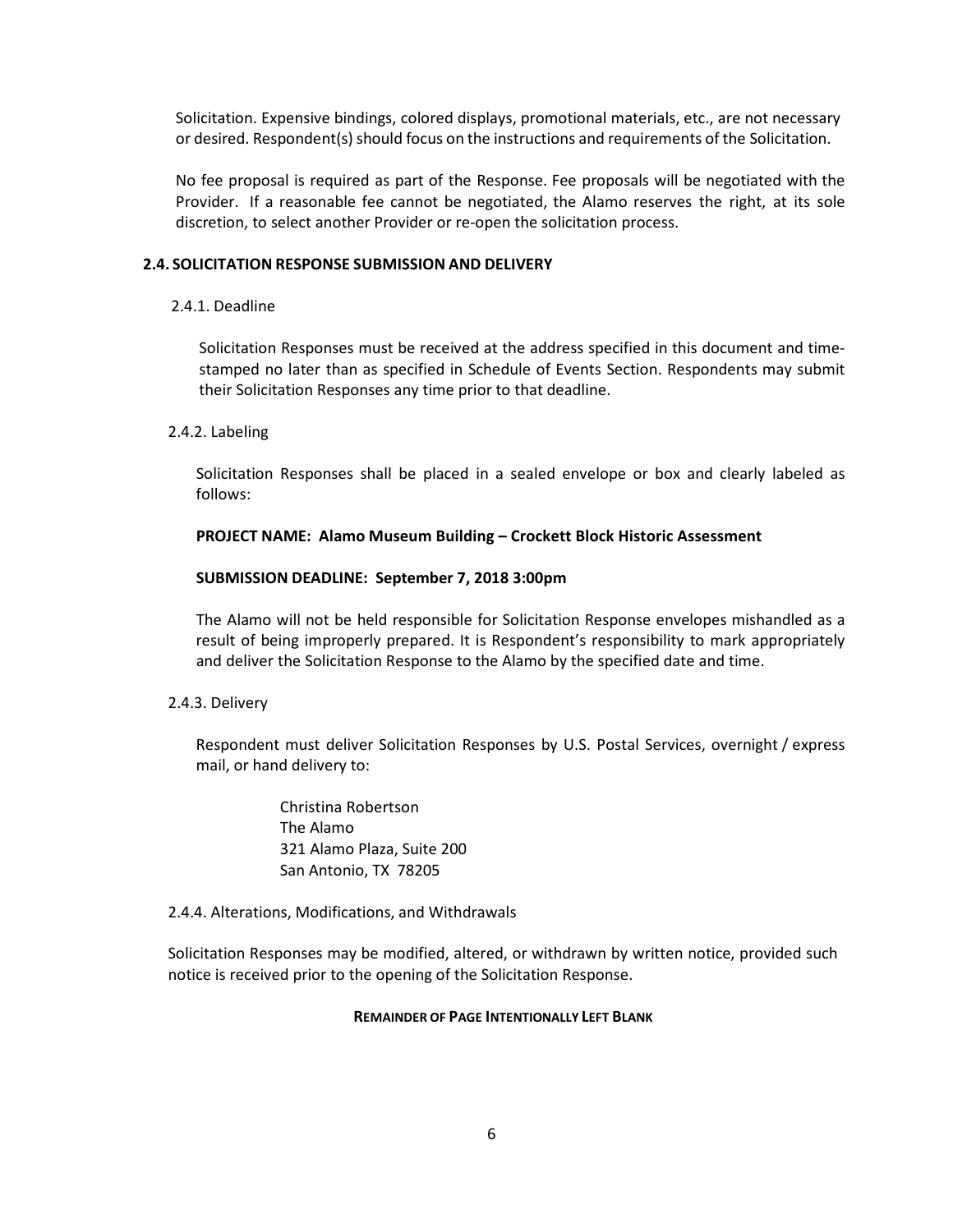### **3. ARTICLE III. REQUIRED RESPONDENT INFORMATION**

#### **3.1. COMPANY PROFILE**

Provide a company profile that includes the following:

- The company ownership structure (corporation, partnership, LLC, or sole proprietorship), including any wholly‐owned subsidiaries, affiliated companies, or joint ventures. (*Please provide this information in a narrative and as a graphical representation.*) If Respondent is an Affiliate of, or has a joint venture or strategic alliance with, another company, please identify the percentage of ownership and the percentage of the parent's ownership. Finally, please provide your proposed operating structure for the services requested under this Solicitation and which entities (i.e. parent company, Affiliate, Joint Venture, subcontractor) will be performing them;
- The year the company was founded and /or incorporated. If incorporated, please indicate the state where the company is incorporated and the date of incorporation;
- The location of your company headquarters and any field office(s) that may provide services for any resulting contract under this Solicitation, including subcontractors;
- The number of employees in your company, both locally and nationally, and the location(s) from which employees may be assigned.

### **3.2. TEAM APPROACH AND EXPERIENCE**

Respondent must provide satisfactory evidence of its ability to manage and coordinate the types of activities described in this Solicitation and to produce the specified products and services on time. To that end, Respondent must provide the following information:

- Narrative explaining why Respondent is qualified to provide the services enumerated in Article I, focusing on its team's key strengths and competitive advantages;
- Narrative to include an outline of the team's approach to the project and demonstration of understanding of the project;
- Information on team members who would be assigned to perform work on this project including list of team members, brief summary of qualifications, availability, anticipated roles and responsibilities;
- Information on projects similar in scope to this project completed within the last five (5) years including project names and dates.

### **3.3. AVAILABILITY AND SCHEDULE**

Respondent must provide analysis of proposed schedule time line including ability to achieve and other considerations not outlined. Respondent is to include ability to provide necessary resources to provide services per the schedule.

### **3.4. References**

**3.4.1.** Respondent shall provide a list of comparable projects performed (current and within the past 10 years). Respondent shall also provide a minimum of five (5) references from similar projects performed, preferably for state and/or local government entities, within the last five (5) years. Respondent must verify current contacts. Information provided shall include: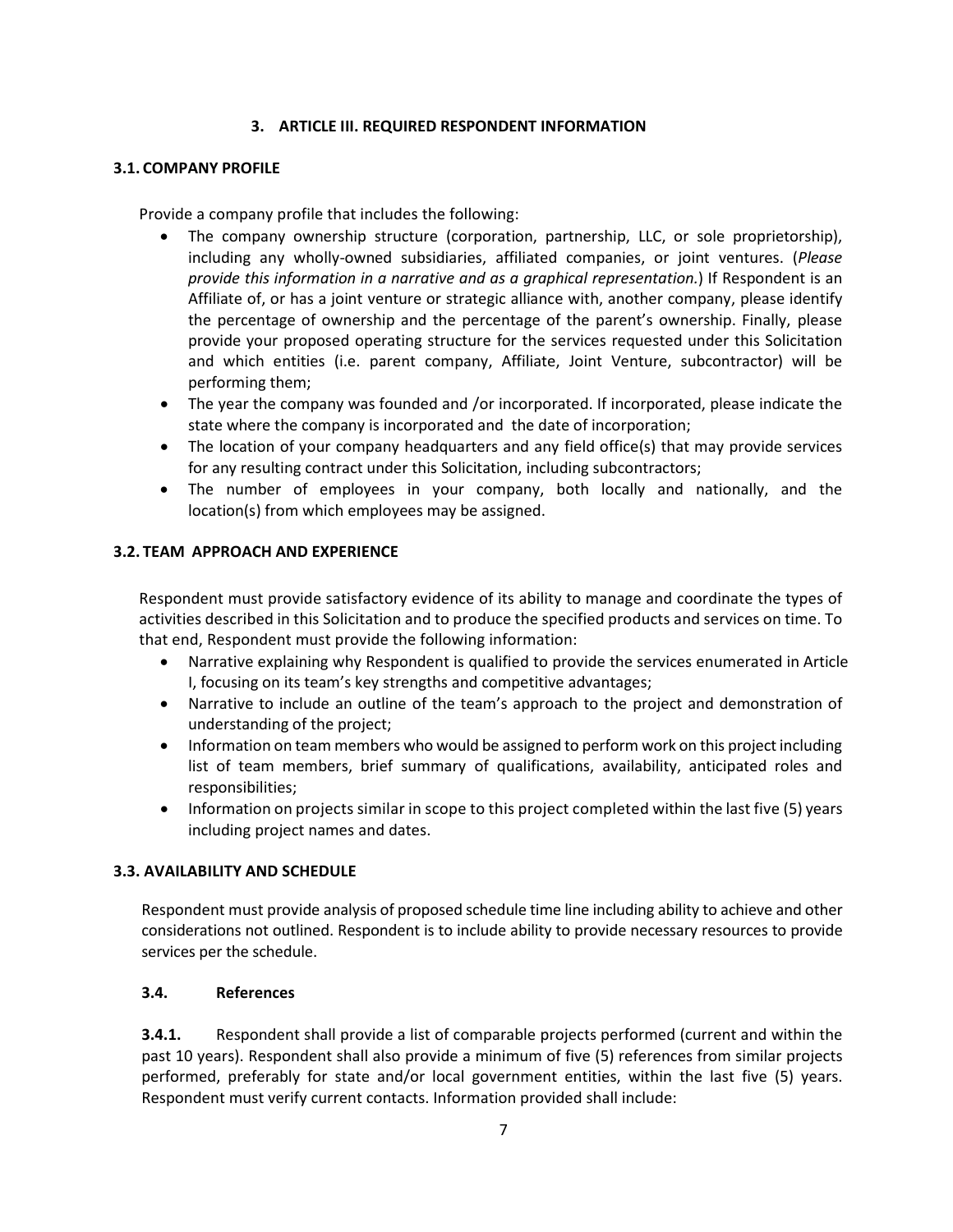**3.4.2.** Client name;

**3.4.3**. Project description;

**3.4.4.** Total dollar amount of project;

**3.4.5.** Key staff assigned to the referenced project that will be designated for work under this Solicitation; and

**3.4.6.** Client project manager name, telephone number, and e-mail address.

**NOTE**: Please include one (1) extra copy of References and place, unbound, at the back of the Solicitation Response. References may be checked by phone or e‐mail. Respondents who do not provide accurate contact information waive the right to have those references considered in the evaluation of their Solicitation Response.

# **3.5. Major Subcontractor Information**

Respondent must identify any major subcontractors whom Respondent intends to utilize in performing fifteen percent (15%) or more of the Project. Respondent must indicate whether or not Respondent holds any financial interest in any major subcontractor. It may be required as a condition of award that an authorized officer or agent of each proposed major subcontractor sign a statement to the effect that the subcontractor has read, and will agree to abide by, Respondent's obligations under any contract awarded pursuant to this Solicitation.

### **3.6. Litigation History**

Respondent must include in its Solicitation Response a complete disclosure of any alleged or significant contractual failures. In addition, Respondent must disclose any civil or criminal litigation or investigation pending over the last three (3) years that involves Respondent or in which Respondent has been judged guilty or liable. Failure to comply with the terms of this provision may disqualify any Respondent. Solicitation Response may be rejected based upon Respondent's prior history with the State of Texas or with any other party that demonstrates, without limitation, unsatisfactory performance, adversarial or contentious demeanor, or significant failure(s) to meet contractual obligations.

### **3.7. General Affirmations and Solicitation Acceptance**

Respondents must execute Affirmations and Solicitation Acceptance (Exhibit C), and complete other items listed on the submission checklist to be considered.

### **3.8. Historically Underutilized Business (HUB)**

In accordance with State law, it is the Alamo/GLO's policy to assist Historically Underutilized Businesses (HUB) whenever possible, to participate in providing goods and services to the agency. The ALAMO encouragesthose Respondents with whom it contractsfor the provision of goods and services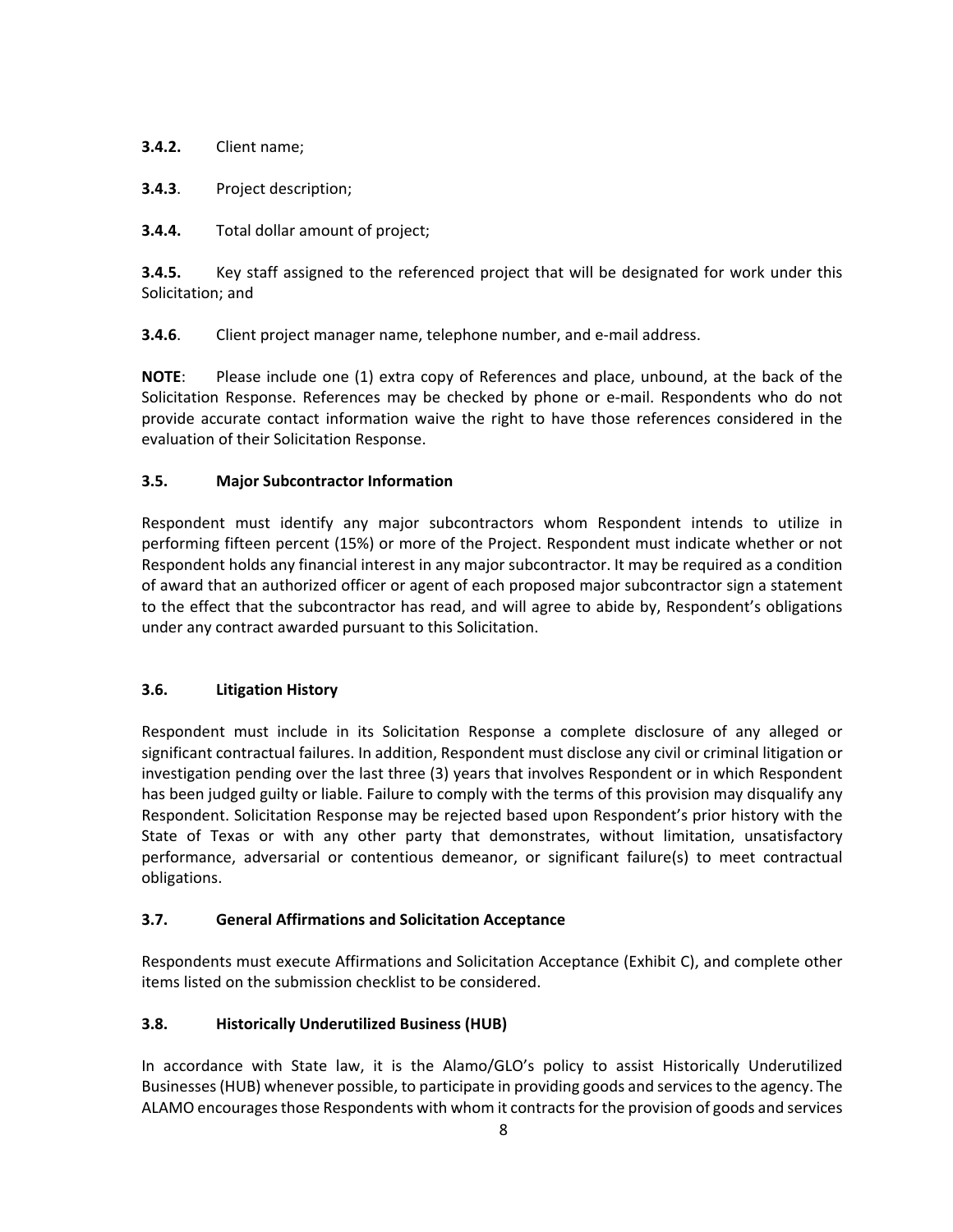to adhere to this same philosophy in selecting subcontractors to assist in fulfilling their obligations with the ALAMO. Additionally, the ALAMO encourages the Respondents it contracts with to partner with certified HUBs that participate in the Comptroller's Mentor Protégé Program.

The Respondent is required to submit a HUB Letter of Intent with their Solicitation Response, to be considered responsive to this Solicitation. NOTE: Solicitation Responses are subject to the Texas Public Information Act, Chapter 552 of the Texas Government Code and will be withheld from or released to the public only in accordance therewith.

#### **3.9. Conflicts**

Respondent must disclose any potential conflict of interest it may have in providing the services described in this Solicitation, including all existing or prior arrangements. Please include any activities of affiliated or parent organizations and individuals who may be assigned to manage this account.

#### **4. ARTICLE IV. SOLICITATION RESPONSE EVALUATION AND AWARD PROCESS**

#### **4.1. EVALUATION CRITERIA**

4.1.1. Conformance with State Law

This Solicitation is being issued, and Solicitation Responses shall be evaluated, in accordance with Texas law, including, without limitation, Chapter 31, Subchapter I of the Texas Natural Resources Code. Solicitation Responses should not include any information regarding respondent's fees, pricing, or other compensation.

### 4.1.2. Minimum Qualifications

Respondents must meet the minimum qualifications listed below. Furthermore, Solicitation Responses that appear unrealistic in terms of technical commitment, that show a lack of technical competence, or that indicate a failure to comprehend the risk and complexity of a potential contract may be rejected.

- Respondents shall have demonstrated experience in completing historic assessment projects as described in Article I;
- Respondents must be financially solvent and adequately capitalized, and;
- Respondents must carry, or have the ability to carry, professional liability insurance.

### **4.2. SHORT LIST – REQUEST FOR PROPOSAL PROCESS**

The Alamo expects to make an initial evaluation of the Solicitation Responses to develop a short list of finalists. However, the Alamo is not obligated to develop this list. If a list is developed, all Respondents will be notified in writing, whether or not they are finalists. The Alamo will send all finalists a separate and subsequent Request for Proposal package which will include additional project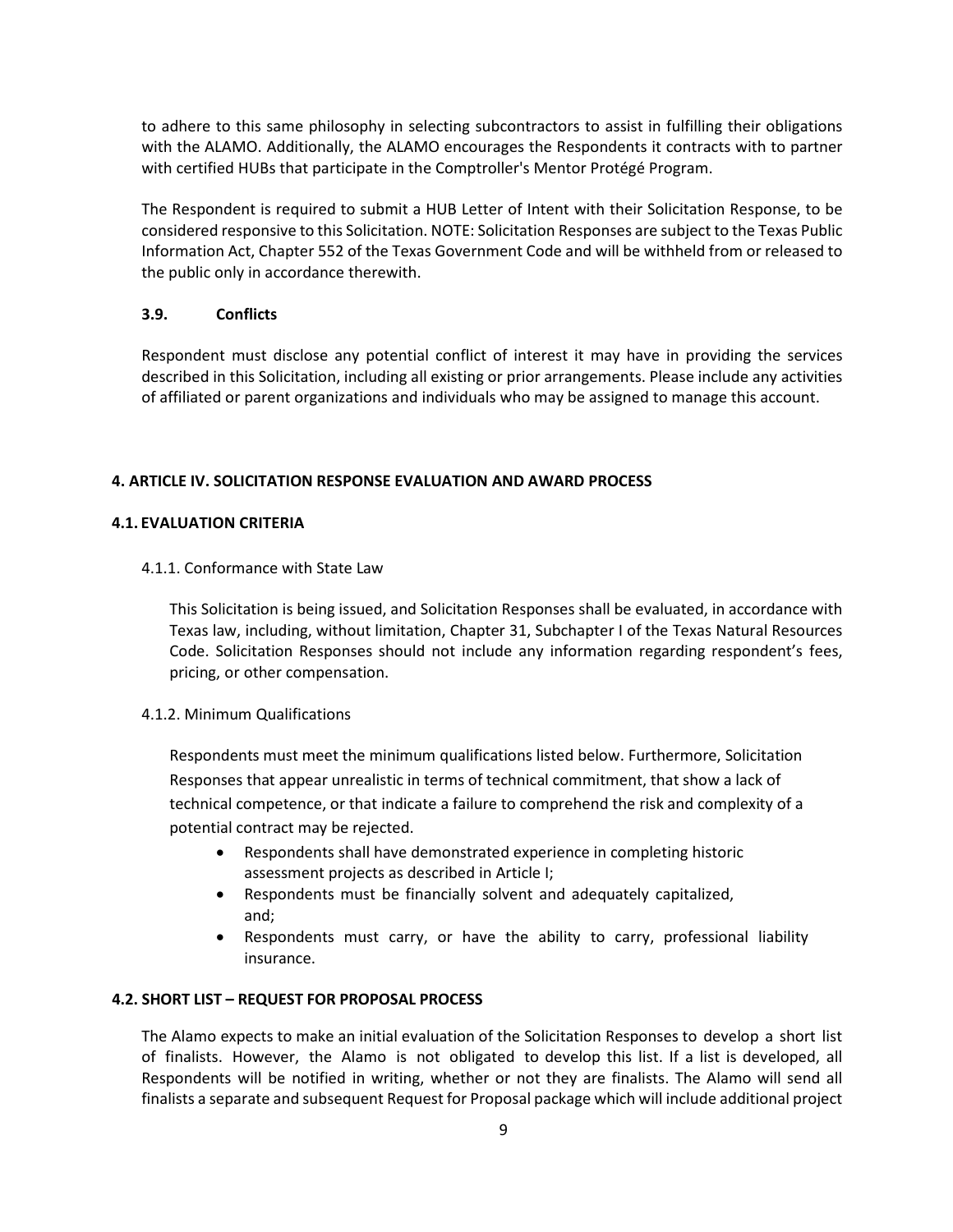information and outline request for additional information relative to proposed process and relevant expertise.

#### **4.3. ORAL PRESENTATION**

The Alamo will require an oral presentation from Respondents that are short listed based on the Schedule given in section 2.1. Respondents will be provided with advance notice of any such oral presentation per the Schedule, and will be responsible for their own presentation equipment and travel arrangements. Selected short list Respondents are expected to present their initial vision for the project area as part of their oral presentation.

Failure to participate in the oral presentation may eliminate a Respondent from further consideration. The Alamo and its representative or partners are not responsible for any costs incurred by the Respondent in preparation for the oral presentation.

#### **4.4. CONTRACT AWARD**

It is the intent of the Alamo to award one contract under this Solicitation. An award notice will be sent to the selected Respondent. The contract will be made between the Alamo and selected Respondent, and any award is contingent upon the successful negotiation of final contract terms and upon approval of the CEO of the Alamo.

#### **ARTICLE V. TERMS, CONDITIONS AND EXCEPTIONS**

#### **5.1. Terms**

- **5.1.1.** "Affiliate" means any individual or entity that, directly or indirectly, is in control of, is controlled by, or is under common control with, Respondent. Respondent shall be deemed to control another entity if either possesses, directly or indirectly, the power to direct or cause the direction of the management and policies of the other entity, whether through the ownership of voting securities, membership interests, by contract, or otherwise.
- **5.1.2.** "Alamo Complex" means the sum of the state‐owned properties including and adjacent to the historic mission boundaries.
- **5.1.3.** "Alamo" means the non‐profit Alamo Trust, Inc.
- **5.1.4.** "CFR" means Code of Federal Regulations, the codification of the general and permanent rules published in the Federal Register by the departments and agencies of the Federal Government produced by the Office of the Federal Register (OFR) and the Government Publishing Office.
- **5.1.5.** "COSA" means the City of San Antonio.
- **5.1.6.** "GLO" means the General Land Office.
- **5.1.7.** "HUB" means Historically Underutilized Business as defined by Chapter 2161 of the Texas Government Code.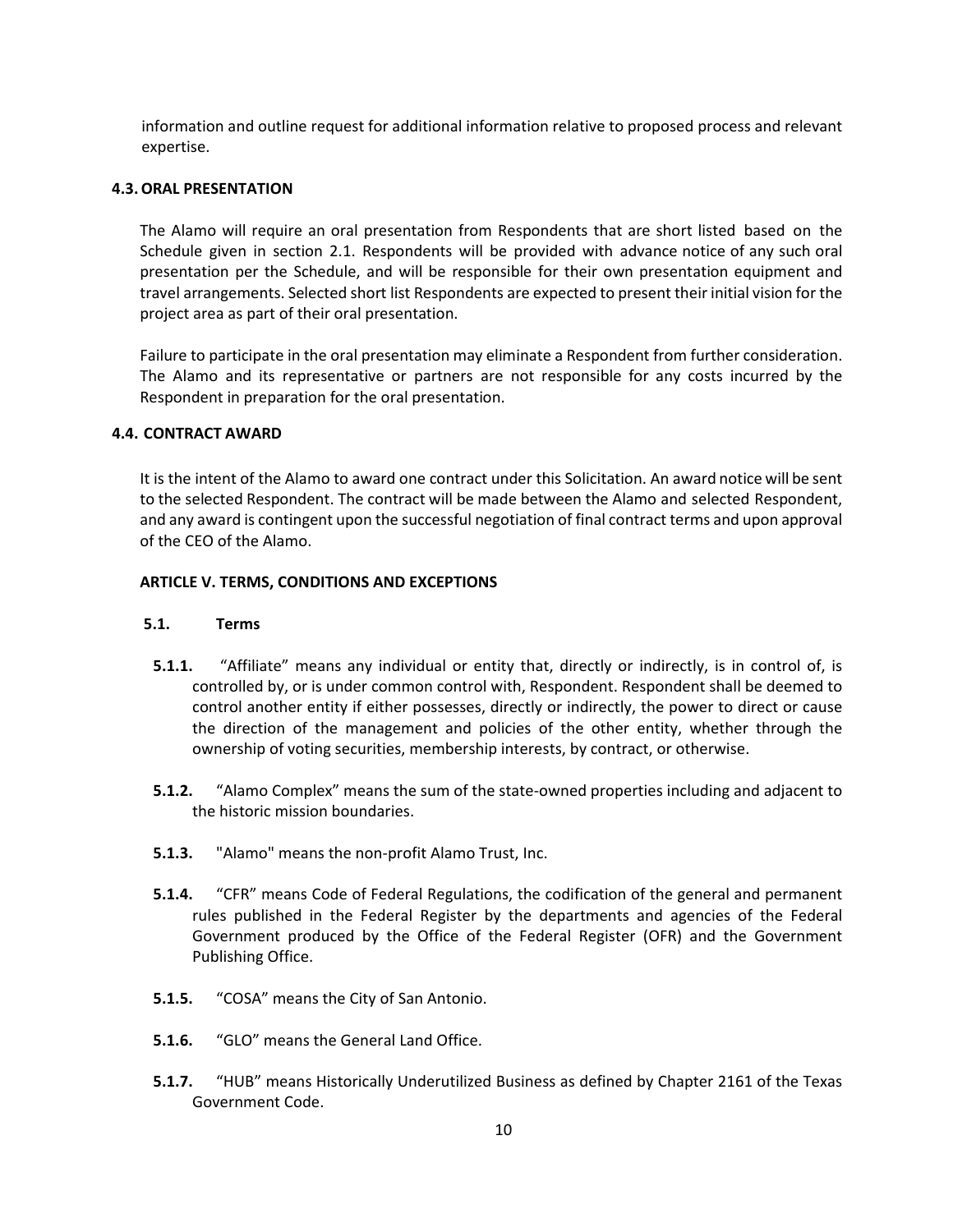- **5.1.8.** "AMPMC" and "Management Committee" means a group of six voting members providing day‐to‐day oversight of the Project, including two representativesfrom each the Texas General Land Office, the City of San Antonio, and the Alamo Endowment Board.
- **5.1.9.** "Project" means the work solicited under this solicitation, Museum Architectural Design Services for the new Alamo Museum building in San Antonio, Texas.
- **5.1.10.** "Provider" means the Respondent awarded a contract under this Solicitation.
- **5.1.11.** "Respondent" means the entity responding to this Solicitation.
- **5.1.12.** "Solicitation" means this request for responses for museum architectural design services.
- **5.1.13.** "Solicitation Response" means the Respondent's entire response to this Solicitation, including all documents requested in Sections III and V.
- **5.1.14.** "State" means the State of Texas and any state agency; the GLO or state agency identified in this Solicitation, its officers, employees, or authorized agents.

### **5.2. General Conditions**

### **5.2.1. Amendment or Withdrawal**

The Alamo reserves the right to alter, amend, or modify any provision of this Solicitation, or to withdraw this Solicitation, at any time prior to the award, if it is in the best interest of the Alamo. This Solicitation does not commit the Alamo to enter into a contract or award any services related to this Solicitation, nor does it obligate the Alamo to pay any costs incurred in preparation or submission of a response or in anticipation of a contract.

### **5.2.3. Informalities**

The Alamo reserves the right to waive minor informalities and irregularities in any Solicitation Response received.

### **5.2.4. Rejection**

The Alamo reserves the right to reject any or all Solicitation Responses received prior to contract award.

### **5.2.5. Irregularities**

Any irregularities or lack of clarity in this Solicitation should be brought to the attention of the point‐ of‐contact listed in RFQ as soon as possible, so that corrective addenda may be furnished to prospective Respondents.

### **5.2.6. Open Records**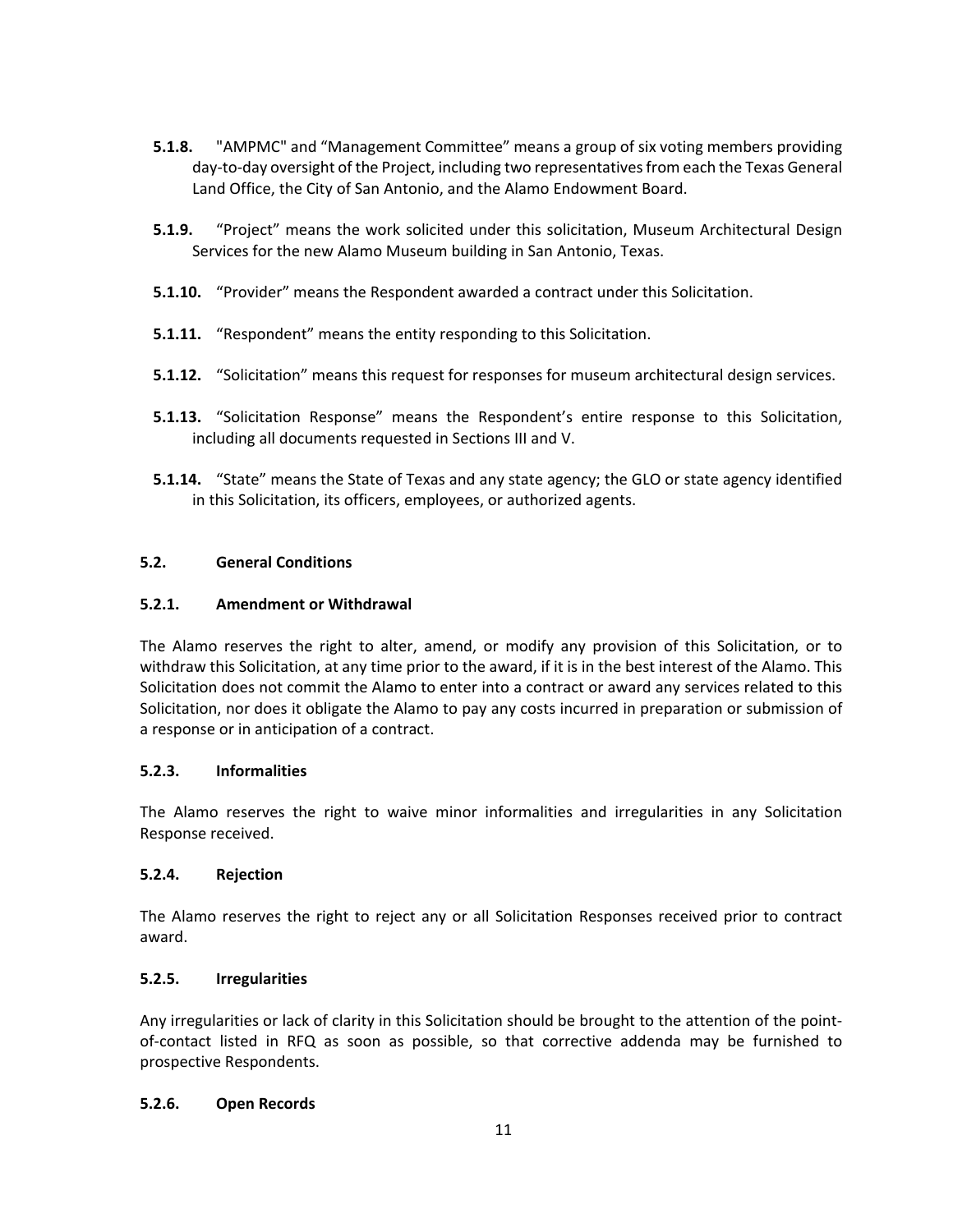The original copy of each Solicitation Response shall be retained in the official files of the Alamo as a public record. Solicitation Responses and all other documents associated with this Solicitation will be withheld or released upon written request only in accordance with the Public Information Act (PIA) of the Texas Government Code.

To the extent that a Respondent wishes to prevent the disclosure of portions of its Solicitation Response to the public, Respondent shall be responsible for demonstrating the applicability of any exception to disclosure provided under the PIA in accordance with the procedures prescribed by the PIA. Respondent may clearly label individual documents "confidential" or "trade secret" to demonstrate that it believes certain information is exempted from disclosure and may be legally withheld from the public. Respondent thereby agreesto indemnify and defend the Alamo for honoring such a designation. The failure of Respondent to clearly label such documents shall constitute a complete waiver of any and all claims for damages caused by the Alamo's release of these records.

# **5.2.7. Contract Responsibility**

The Alamo will look solely to Respondent for the performance of all contractual obligations that may result from an award based on this Solicitation. Respondent shall not be relieved of its obligations for any nonperformance by its subcontractors.

### **5.2.8. Public Disclosure**

Respondent will not advertise that it is doing business with the Alamo or use a contract resulting from this Solicitation as a marketing or sales tool without prior written consent of the Alamo. Furthermore, Respondent may not distribute or disclose this Solicitation to any other vendors or companies without permission from the Alamo.

### **5.3. Insurance**

For the duration of any contract resulting from this Solicitation, Respondent shall acquire insurance with financially sound and reputable independent insurers as follows:

For services performed on the Alamo Complex, the Provider shall acquire the following insurance:

| <b>Worker's Compensation</b><br><b>Statutory Limits</b> |  |
|---------------------------------------------------------|--|
|                                                         |  |

‐ Commercial General Liability \$1,000,000 aggregate

Work on the contract shall not begin until after Respondent has submitted acceptable evidence of insurance. Failure to maintain insurance coverage or acceptable alternative methods of insurance shall be deemed a breach of contract.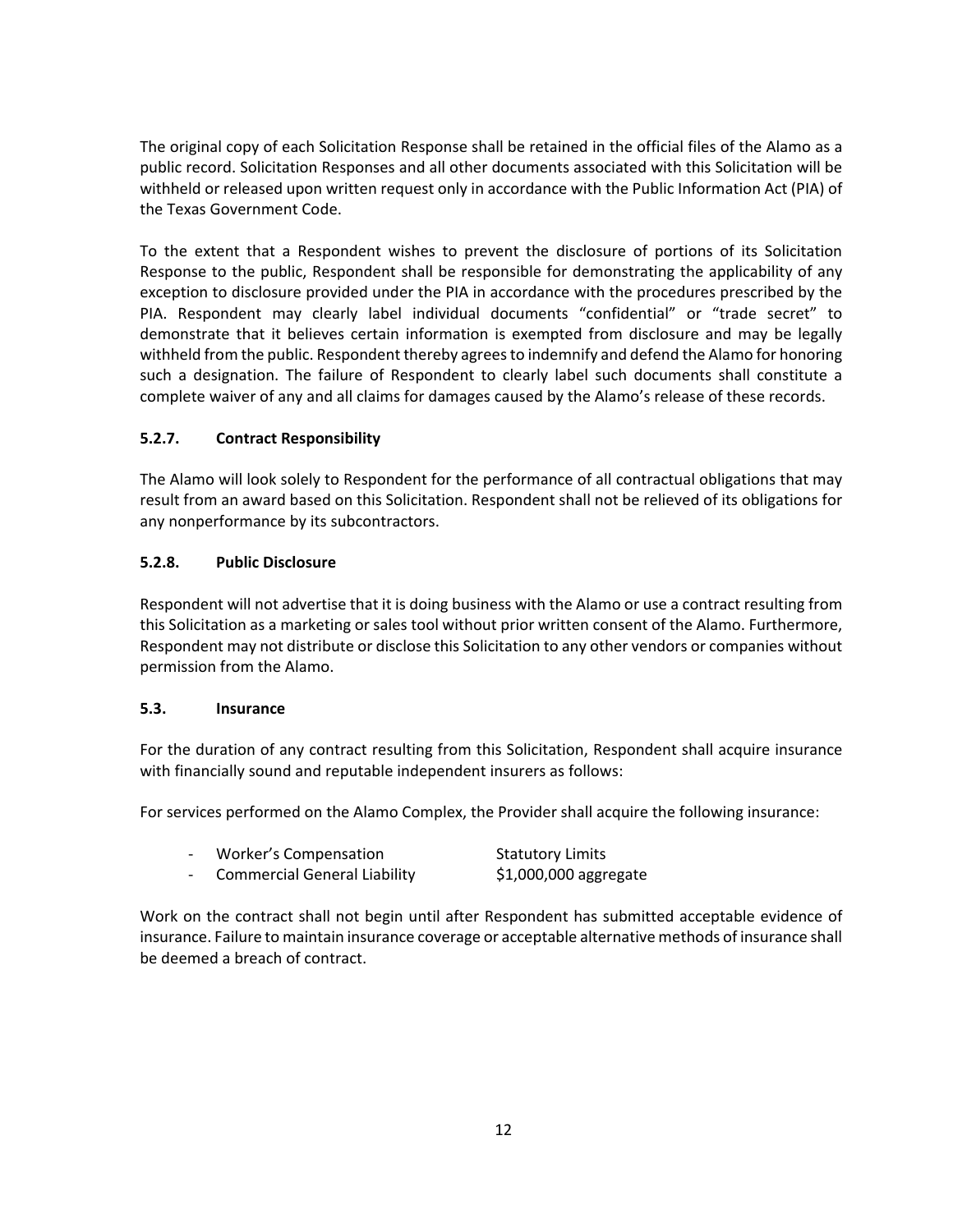#### **EXHIBIT A. OVERALL SITE PLAN – IDENTIFICATION OF EXISTING BUILDINGS FOR HISTORIC ASSESSMENT**

# THE ALAMO TODAY

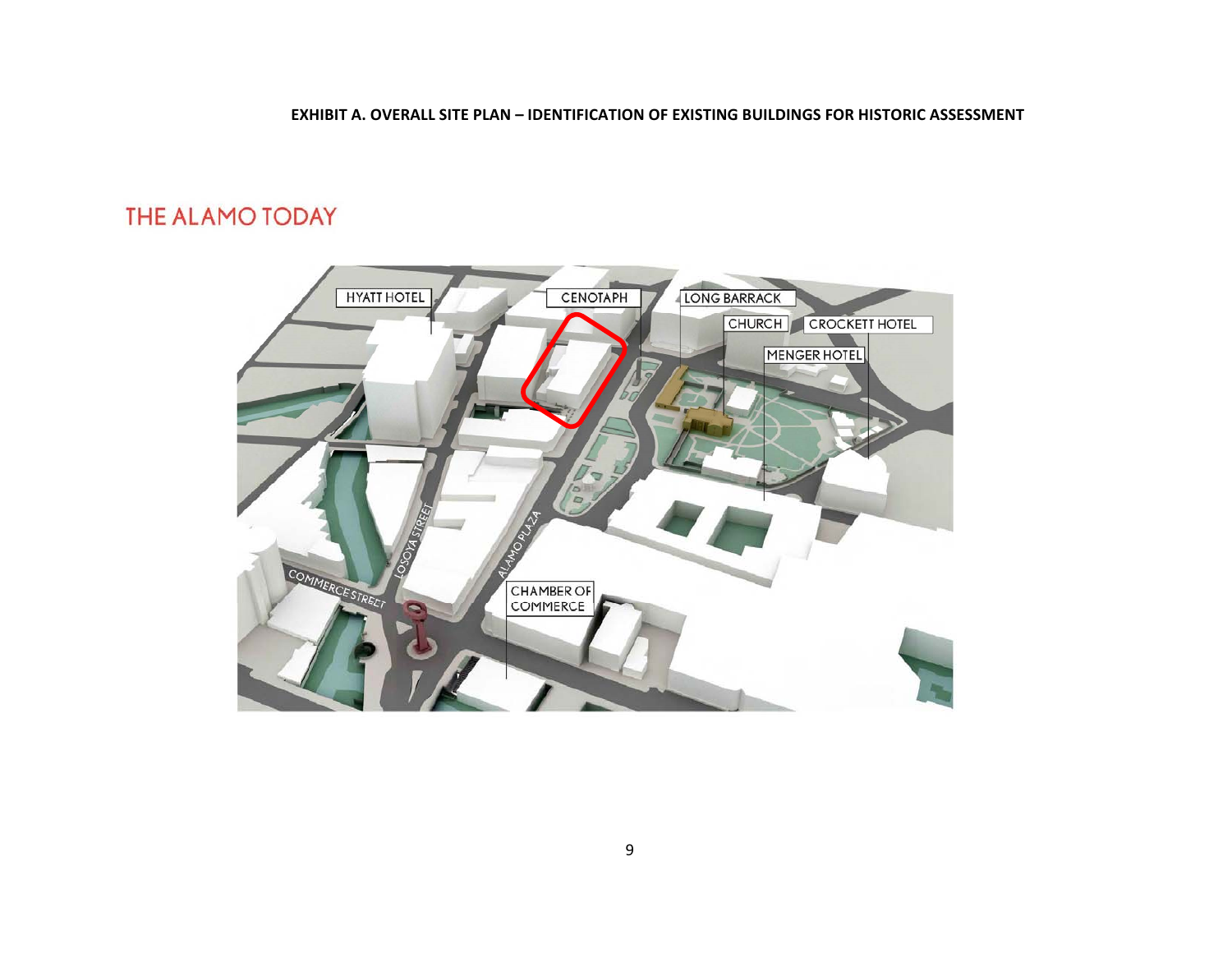# **EXHIBIT B. AGREED VISION & GUIDING PRINCIPLES**

### **Alamo Area Experience Plan Update**

#### Vision

- Engage local residents and visitors in ways to personally connect to the Alamo areaexperience.
- Tell the story of the Battle of the Alamo and its impact on the Republic of Texas, City of San Antonio, State of Texas, the United States, and the internationalcommunity.
- Include and interpret the diverse cultures that contributed to the story of the Alamoarea through meaningful and memorable experiences forvisitors.
- Tell the in-depth history of the Alamo area to the present day as a tribute to all who lived, fought, and died there.

### Guiding Principles

- The 1836 Battle of the Alamo, the most widely recognized event, provides an opportunity to tell the entire history of the Alamo area.
- Unified leadership under the management of a single steward (public and private) with a sustainable business model.
- Preservation and interpretation based on historical and archaeologicalevidence.
- Embrace intellectual, experiential and physical accessibility.
- Balance scholarship, historical context, folklore and myth to provide an engaging visitor experience.
- Create a premier Visitor Experience through physical space andinterpretation.
- Embrace the continuum of history to foster understanding andhealing.
- Enhance connectivity and wayfinding to the river, neighborhoods, La Villita, the cathedral, and the other Plazas.

### Themes and Goals

The Alamo Plaza Advisory Committee has reviewed and updated the 1994 Alamo Plaza Study Committee's Report and recommends the following updates to the 1994 themes and goals for the Alamo area experience. The themes are based on the research that has been conducted as well as the recommended Vision and Guiding Principles for the Alamo area experience.

Each of the four (4) themes is followed by Primary and Secondary goals that will be included in the overall program planning for the plaza.

### Primary (Impact)

- a) Include a document that gives the background information on the more than 300 years of history of the Alamo Plaza site.
- b) Create a glossary of terms for common reference.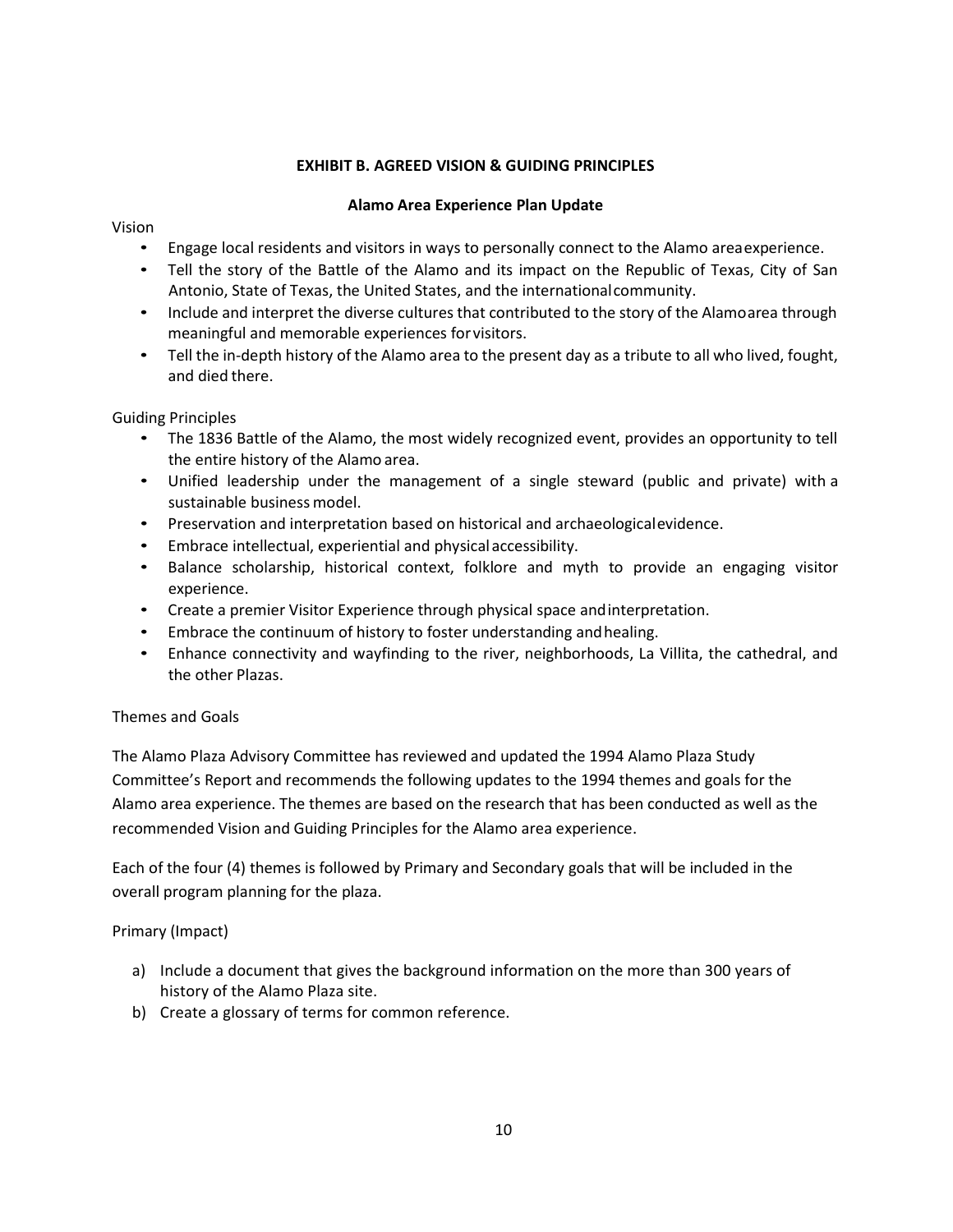- c) Create a unified foundation or organization for the management of the public (city, state, federal) and private interests of the Alamo area experience.
- d) Develop a Master Plan and an Interpretive Plan.
- e) Develop Physical, Interpretive, Implementation, and Management and Investment Plans as part of the Alamo area experience Master Plan. Update scholarship and technology regularly through the Interpretive Plan every five (5) years.
- f) Develop and implement an integrated and coordinated way finding, interpretive, and directional signage plan for the Alamo area experience and the Alamo Plaza Historic District. Interpret the Alamo so visitors understand its location on the battlefield.
- g) Include strict guidelines in the Interpretive Plan for appropriate experiences as part of the overall Alamo area experience; address street preachers, food and other vendors, street performers, living history interpreters and special events to ensure high quality visitor experiences.
- h) Develop and implement a comprehensive transportation, circulation, and parking plan to accommodate accessibility while exerting minimal negative impact on the visitor experience in the Alamo area.
- i) Provide an exceptional visitor experience while considering all points of view and a comprehensive interpretation of the Alamo area.
- j) Consider the World Heritage Site nomination and designation. Be sure the Alamo area experience Master Plan recommendations do not jeopardize the process and potential designation.

Secondary (Long‐term Strategy)

- a) Make sure infrastructure and way finding plans are inclusive of all types of visitors, and are broadly accessible and flexible.
- b) Develop a strategy to orient visitors to the stories and context before they experience the Alamo compound. Provide information and services to facilitate the visitor experience.
- c) Creatively separate commercial areas from battleground areas through visual cues and interpretation.

#### **THEME A: The evolution of settlements and cultures around the Alamo area**

Goal 1. Tell the story of the environment and the Native Americans

- a) San Antonio is located just below an escarpment that cuts across the state and joins a semi-arid region to the southwest and a fertile plain to the east. The area was a meeting and gathering place as well as home to different groups of NativeAmericans.
- b) Native American groups of the area:
	- Remains have been found that date Native Americans in this area to 8,000-10,000 years ago
	- Nomadic and followed seasonal food sources, were hunters and gatherers of food, not farmers
	- Subsisted on wild game, nuts, berries and other fruits as foodsources
	- Traveled in small bands or groups
	- Built jacales as dwellings
	- Made basketry
	- Had the San Antonio River, creeks and springs as abundant watersources
	- Met with other Native Americans at San Pedro Springs to trade and for Mitotes / gathering / ceremonies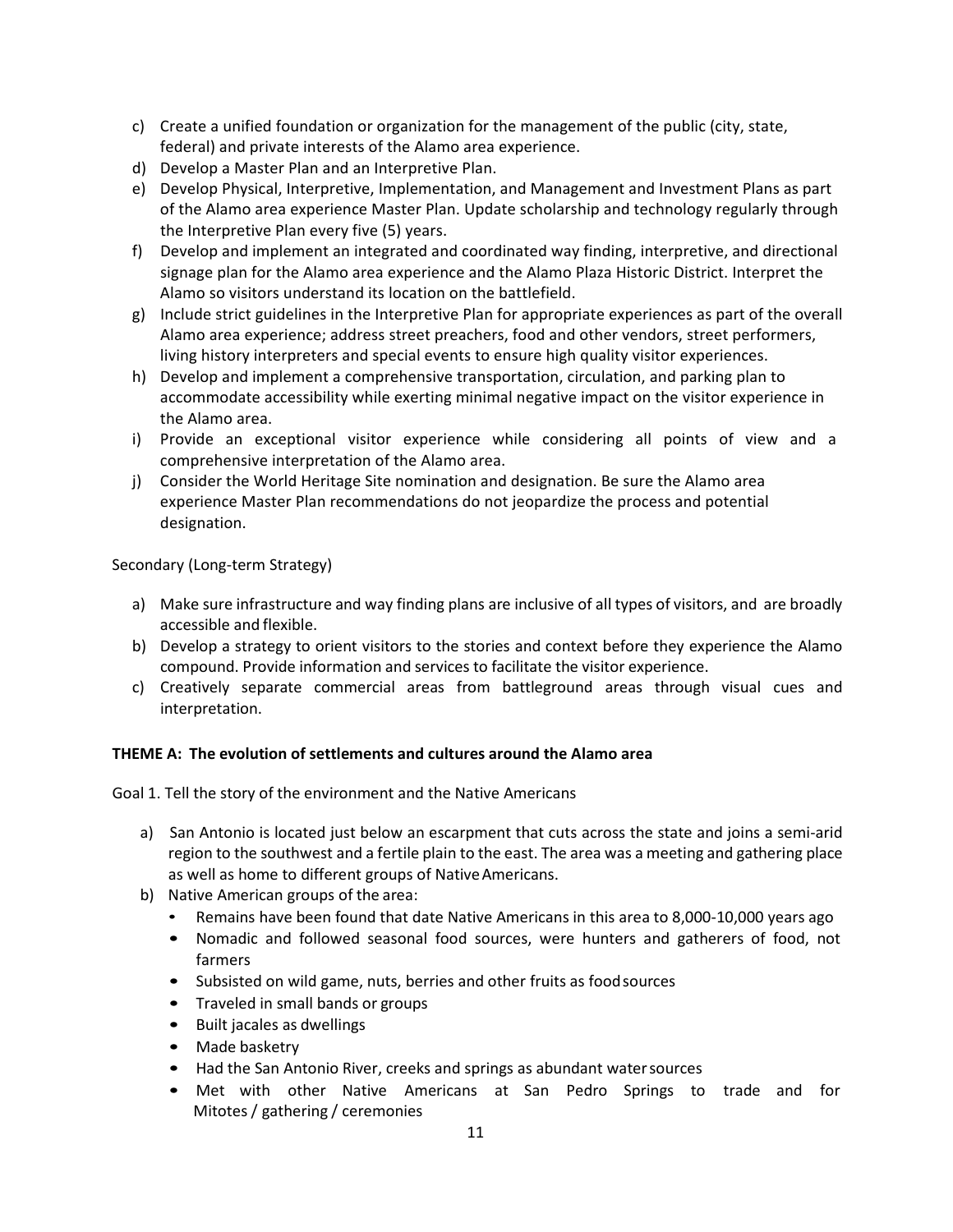- The region was called the sacred word Yanaguana
- Area Native American groups were attacked often by the Apache
- Were known to seek protection within the mission from outside attacks as did other people in the area
- Became part of the expanding Spanish Empire when the Indian missions and later towns / pueblos were established
- The towns / pueblos had an appointed Native American government that included Governor, Mayor, Constable, etc., as conferred by the *Auto dePosesión*
- Were mission‐dwellers who farmed and ranched on the frontier to surviveand thereby expand the Spanish Empire
- Were converted to Christianity---the primary goal of the Spanish missionaries
- Were willing to live in the mission, be Christianized and take Spanish names while still maintaining a connection to Native culture
- Mastered the skills and trades that the missionaries introduced while incorporating native symbols and colors in the designs

Goal 2. Tell the story of the Spanish influence and settlement, including the three types of towns: Missionary and Indian Towns / Pueblos, the Soldier / Settler Town, and the Civilian Town

a) The introduction of the horse by the Spanish led to the culture of the vaquero and the cowboy. The area of San Antonio was settled to protect New Spain against French encroachment from Louisiana. Spanish Texas would always serve as a defensive frontier on the edge of the Empire. Once the Crown‐sponsored establishments were founded, settlers began to pursue their own goals and objectives rather than those of theEmpire.

Spain established Indian missions that became **Missionary and Indian Towns / Pueblos** as a means of expanding the Empire. These towns / pueblos had an appointed Native American government that included Governor, Mayor, Constable etc. This was conferred by the *Auto de Posesión*. The primary goal of the Spanish missionaries was the conversion of the Native Americans. To survive and expand, mission dwellers developed farms and ranches on the frontier.

Residents of the **Soldier‐Settler Towns** (called presidios or military garrisons) often relied more on the local economic base, farming and grazing, rather than on their military pay.

The settlers in the **Civilian Town** of San Fernando de Béjar immigrated to Texas under the sponsorship of Spain. They originally relied heavily on the rights conferred to them by the Spanish Crown, but in time they too searched for security and economic improvements over imperial Spain's objectives.

- b) Define and provide context for:
	- Definition of the Military Plan
	- Define the terms Spanish, Mexican, Tejano, Bexareño, Texian
	- Who is identified as Mexican
	- Secularization fostered Mestizos / Mestizaje
	- The first families of the area
	- Spanish colonization that brought converging goals of church and crown building missions,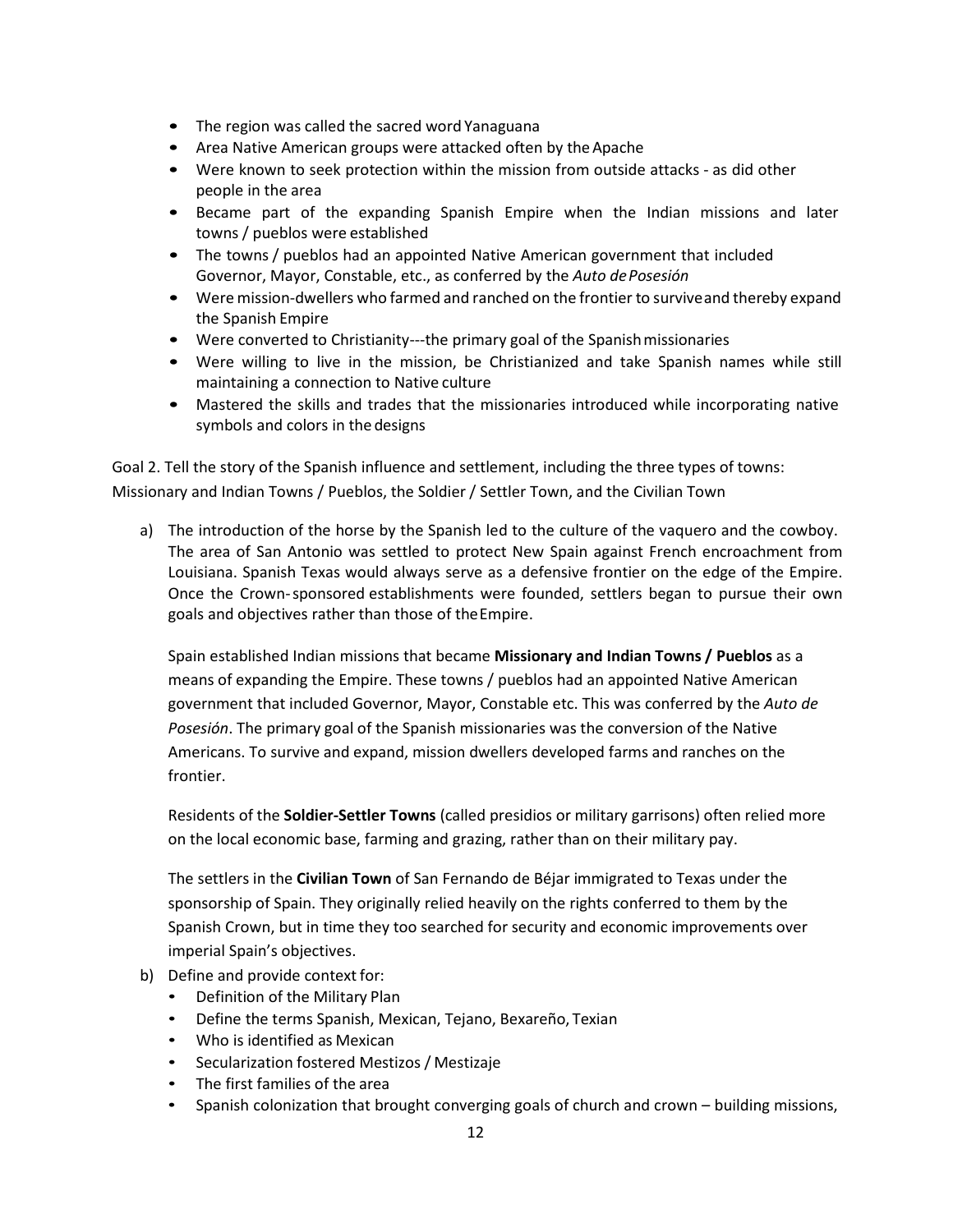churches and schools

- Establishment of civil governments
- The role of slavery
- Establishment of Spanish archives to file their deed records andwills
- Protection for the missions with the establishment of the Presidios, establishment of law and order in the region
- Porciones (define land measurements by today'sstandards)
- New techniques of farming, raising cattle and horses, the impact of clearing large areas of brush and trees to establish farming land
- Introduction of domesticated animals (cattle, sheep, goats, hogs, chickens,oxen)
- The Spanish way to trade, traded with Spanish money
- Introduction of a new language
- Changes and influences regarding architecturalstyles
- Built roads
- Made carts and wagons to haul products
- Established new businesses and stores
- The San Antonio River for drinking water, washing clothes, acequias to channel water for animals and farm land
- Impact of new diseases, small pox and other diseases
- Hospitals and new medicine

Goal 3. Tell the story of all the cultural groups involved in the coming Texas Revolution (including, but not limited to Mexicans, Mulattos, slaves and freedmen, Tejanos, Americans, Texians and other immigrants)

- a) From Spanish to Mexican and American Texas
	- Recognize the founder of San Antonio–Fray Antonio de San Buenaventura yOlivares
	- Spanish Mission secularization
	- San Antonio society in transformation-mission to presidio to town to now acity
	- Mexico's immigration policy
	- Tejano, Italian, Irish, German ‐united by the common Catholic religion
	- Include the influence of slavery on the coming revolution
- b) San Antonio and the Mexican War of Independence
	- The De las Casas Revolt
- c) San Antonio and the Texas Revolution
	- The Westward Movement (economic links to the US)
	- Confidence in US support-money, arms and volunteers
	- The rise of Centralist power (cutting ties with US)
	- Civil war becomes revolution (from autonomy and self-determination to independence)
- d) United States policy
	- Manifest Destiny
	- Monroe Doctrine
	- Andrew Jackson and the West
	- Southern designs for Texas, the expansion ofslavery
	- Problems with Annexation in 1836
	- President James A. Polk designs for California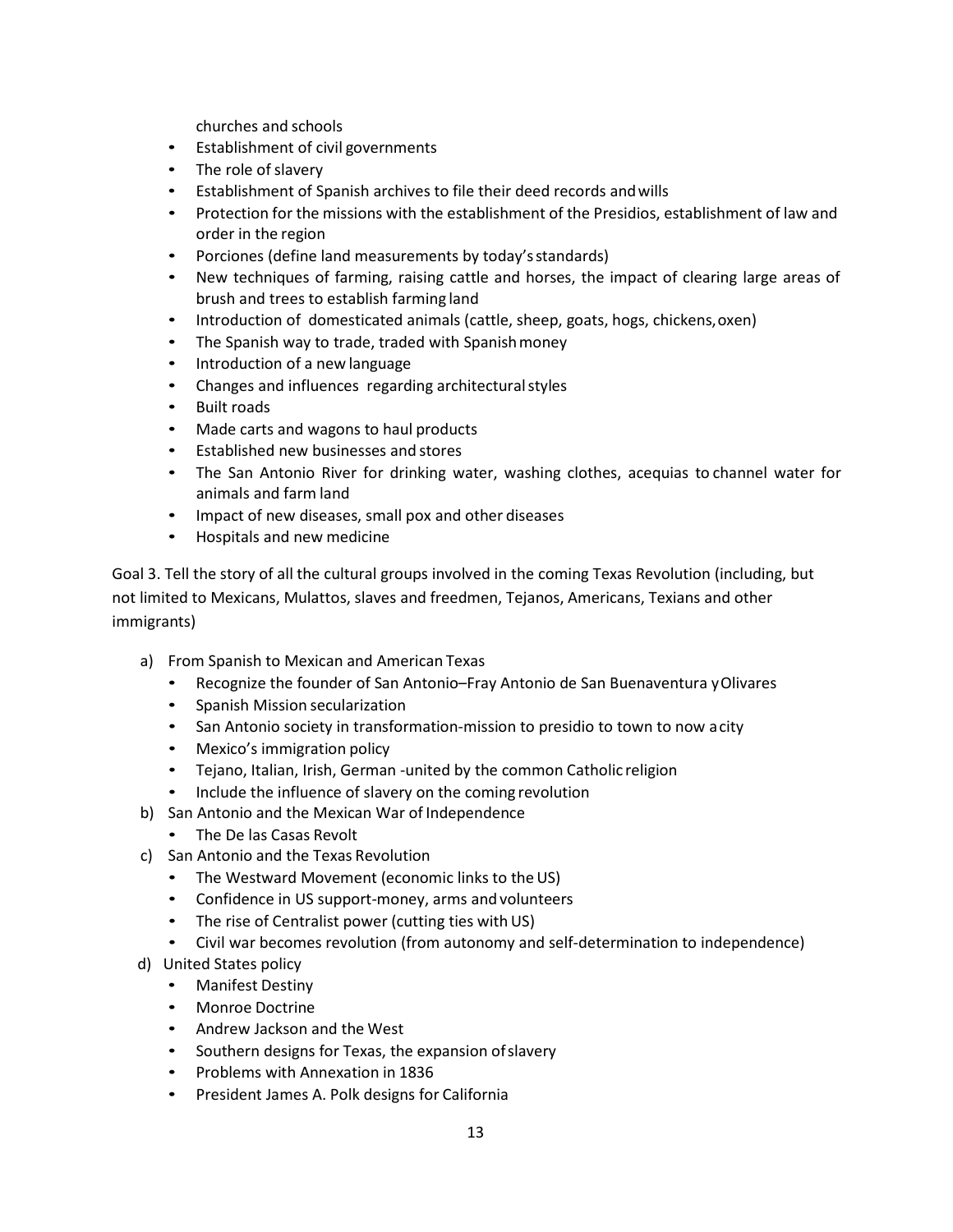- e) Westward movement of the diverse immigrants to America
	- Population growth
	- Immigration—include the range of diverse groups
	- German, Italian and Mexican settlers came together as Catholics
	- Farmers growing crops
	- Links to active national and international market
	- Governmental support
	- Louisiana Purchase
	- Northwest Ordinance
	- US policy of removal of Native Americans
- f) The diversity the Texians and the American settlers brought:
	- New languages
	- New ideas on how to farm
	- New religions
	- Banking industry
	- New politics
	- New money
	- New English laws
	- New streets
	- New ways of transportation
	- New businesses
	- Better water systems inside the home
	- New record keeping, court records
	- Established factories, industry
	- New food items
	- City parks and recreation
	- New schools
	- Better protection from pollution for the river
	- New voting system
	- Demolished old buildings and built new ones
	- Installed paved sidewalks

#### **THEME B: Tell the story of the 1836 Battle of the Alamo**

Goal 1. Present the politics of the Texas Revolution

The visiting public of all ages will gain an understanding of the political forces at work leading up to and during the Texas Revolution from September 1835 to June 1836. The known six political factions will be stressed and their leading spokesman identified (through primary source materials) to give visitors a sense of the political and emotional turmoil which split families and friendships during the Texas Revolution. Include politics and policies surrounding the Native American population‐Native Revolution / Slavery / Manifest Destiny / Politics. Include the Mexican perspective of what the Battle of the Alamo was about‐‐Mexicans believed Texas and other territories were stolen.

a) The political factions to explore are: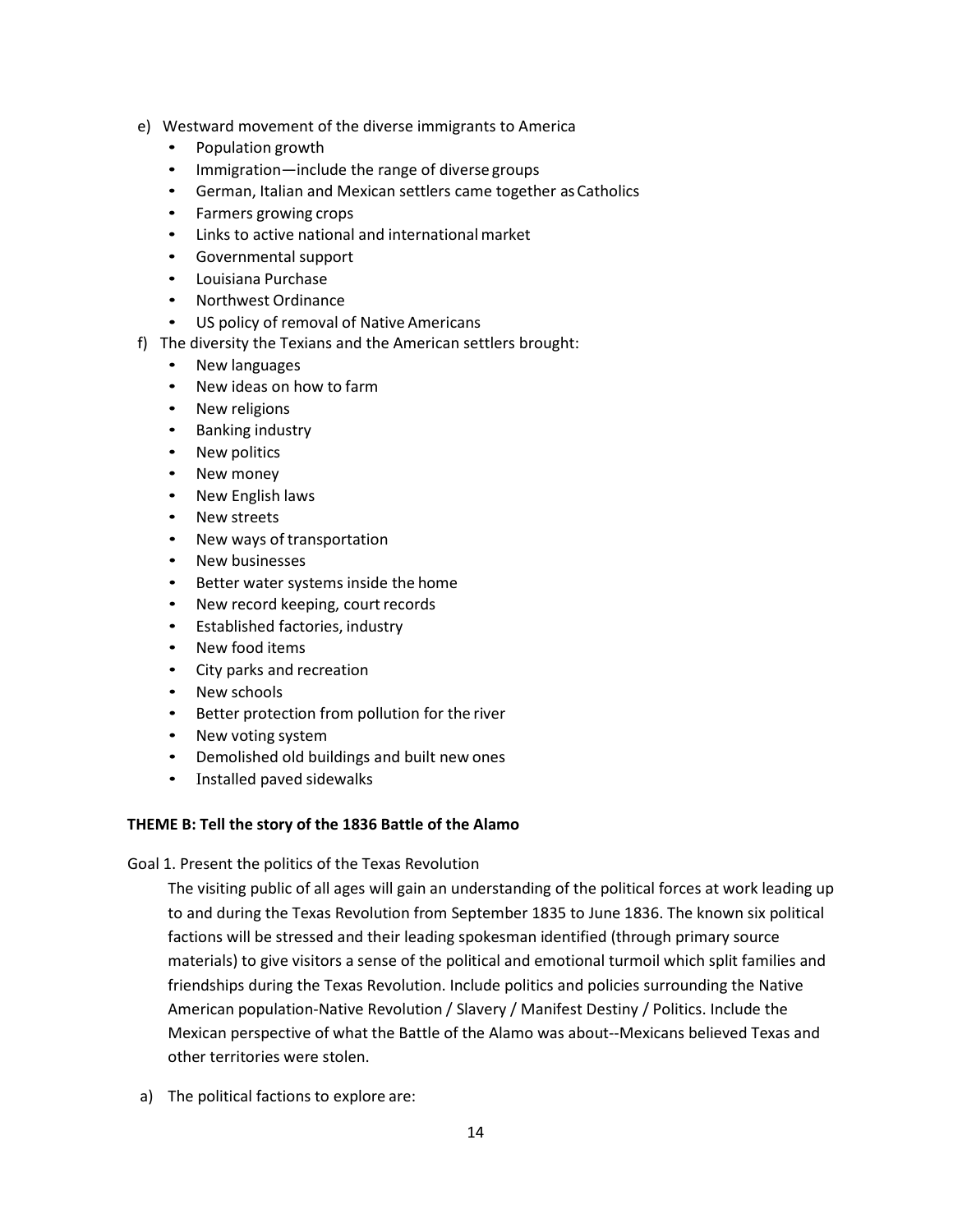- **Federalist:** Supported the Mexican Constitution of 1824, desired Mexican Statehood for Texas separate from its union with Coahuila, sought to overthrow the centralist dictatorship of President Antonio Lopez Santa Anna and opposed annexation to the United States
- **Centralist:** Supported the dictatorship of President Antonio Lopez Santa Anna and opposed further immigration from the United States
- **Republican / Independence:** Sought an independent Republic of Texas separate and apart from both Mexico and the United States
- **Annexationist**: Sought an immediate annexation of Texas to the United States through purchase or war as part and parcel of the US Manifest Destiny and the extension of slavery as an economic base
- **Lone Star Conspiracy:** Composed primarily of former followers of US Vice President Aaron Burr (Burr Conspiracy), US General James Wilkinson (Spanish Conspiracy), or the All Mexico Club. This group was composed primarily of US, Texas and Northeastern Mexico frontiersmen who favored the creation of a third North American Republic between Mexico and the United States.
- **Neutralist:** Lost in the political turmoil of the Revolution, a great number of American colonists and Tejanos quit the Federalist Volunteer Army of Texas after the removal of Stephen F. Austin, or remained neutral throughout the ordeal.

Goal 2. Provide background to set the stage for the Battle: September 1835 to February 22, 1836

- a) The fight for self-determination, self-preservation and self-rule
- b) Pueblo San Antonio de Valero is transformed from an agrarian community to a military garrison as the area residents are literally pushed out from around the Alamo Compound and surrounding area
- c) Communities of Villa de Béjar and Pueblo de Valero at the outbreak of the Texas Revolution
- d) Early battles in and around Bexar County at Mission Concepción, the Grass Fight and the Siege of Béjar from October to December of 1835
- e) Alamo Compound transformed from an abandoned mission, community plaza, and cemetery to a fortified military site
- f) Mexican Army fortification of the Alamo compound and immediate area before and during Siege of Béjar
- g) Continuation of military improvements under Col. James Neill (December 1835through February 1836)
- h) The 1836 Alamo Battlefield
- i) Defenders' artillery emplacements within the Alamo Compound
- j) Defenders' primary and secondary defensive positions
- k) Mexican Artillery emplacements around the Alamo Compound
- l) Mexican Infantry staging area
- m) Mexican Cavalry positions
- n) Mexican Reserves
- o) Mexican battle logistics and order of the day
- p) Mexican assault routes by commands
- q) Known sites where individuals died (primary source materials orevidence‐based)
- r) Surviving Alamo Garrison combatants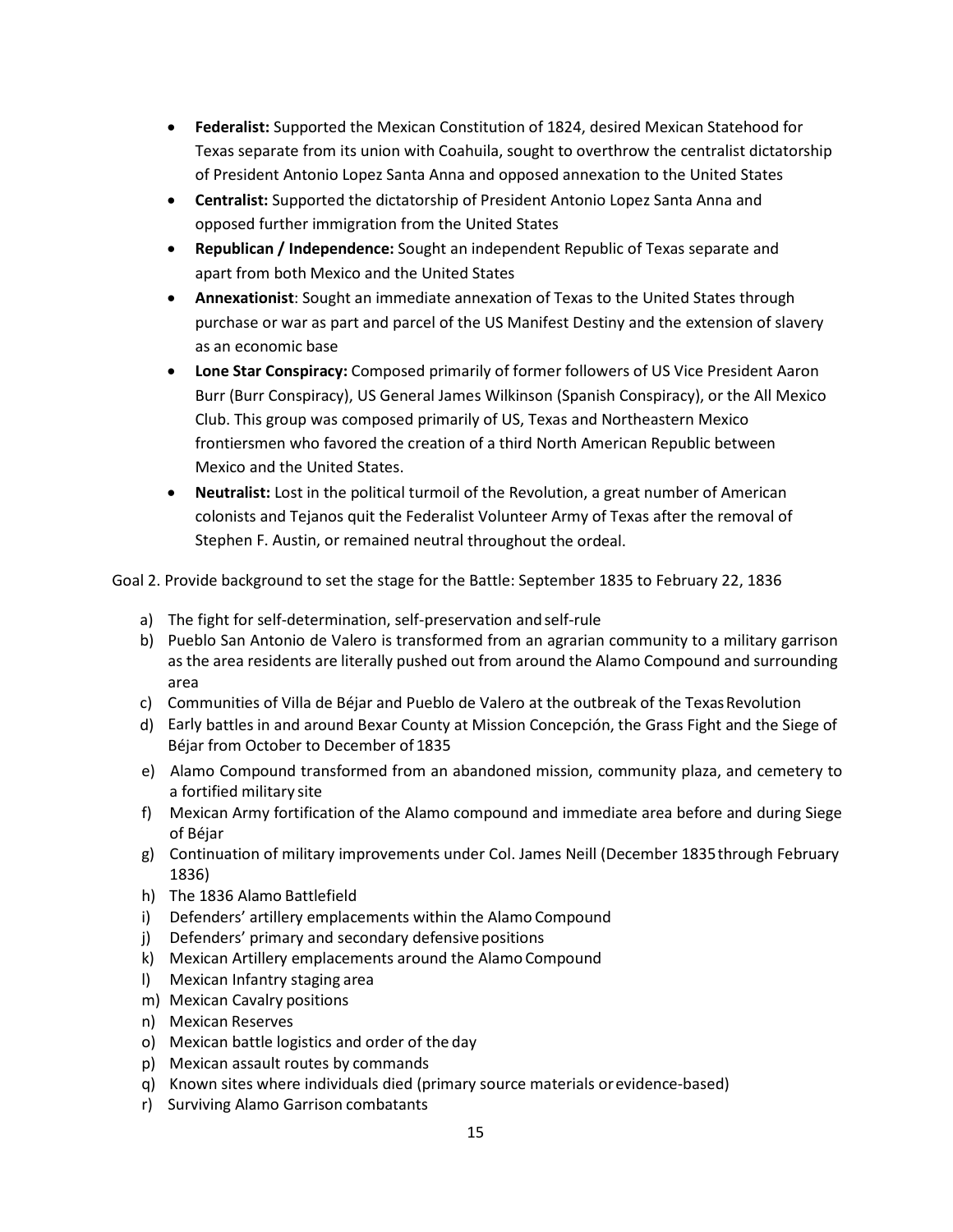- s) Surviving Alamo Garrison non-combatants
- t) Mexican impressions of the assault by participants
- u) Recollections of local eyewitnesses (from primary sourcematerials)
- v) The Battle in Retrospect
- w) Casualties: inside and outside the Alamo walls
- x) Mexican Army of Operations in Texas: tactics and objectives after the fall of theAlamo
- y) Memorializing the Battle: the Fall of the Alamo becomes a battle cry
- z) Evidence-based interpretation, incorporating ongoing research and scholarship
- aa) Interpreting the Battle of the Alamo in the context of demographics and with cultural sensitivity
- bb) Background on the political implications of the struggle and the sacrifice by Alamo defenders, Mexican soldiers, Tejanos, Bexareños, the enslaved and freedmen and others affected by the battle

Goal 3. Provide ways to understand the geography of the battlefield site

- a) Visitors of all ages will gain an understanding of the physical space, geography and context of the Alamo compound, Villa de Béjar, Camino Real and Texas in 1836 through a planned interpretive strategy and visitor experience program that provides visual and intellectual context for the site, including the interpretation of important geography andlocations:
	- Native American and mission cemeteries and burial grounds
	- the topography and geography of the Alamo Compound in relation to the Villa de Béjar, acequias, wells, cemetery, field, housing etc.
	- the physical structures and layout of the Alamo compound
	- Béjar in 1836 Texas

Goal 4. Be inclusive in telling all sides of the military story

- a) Tell the story of the Battle of 1813 and how it set the stage for the 1835/36 Revolution and the Alamo story. Include the story of the people living in the area who did not participate in the 1836 battle and why. Include the background story of the Companias Volantes, expand story of Tejanos supporting revolution, the Volunteer Army of Texas and the Mexican Army of Operations in Texas.
	- Provide context for visitors to understand the daily lives of volunteers, soldiers and camp followers, including uniforms, equipment, food, music and medicine
	- Interpret the Mexican pioneer story, present the point of view of Mexico and what the revolution and battles meant from the Mexican perspective
	- Provide evidence-based content and context for role of the women and children as eyewitnesses
	- Provide evidence-based content and context for the role of the African Texans as eyewitnesses, combatants and non‐combatants
	- Include Alamo survivors and their roles as combatants and/or couriers
	- Include the Texian Army in February and March of 1836 as it relates to possible reinforcements, supplies and communications

Goal 5. Tell the story of the local population's participation and reaction to the battle

a) Visitors of all ages will understand the impact of participation and the reaction of the local population of Béjar and the surrounding area to the Texas Revolution and the Battle of the Alamo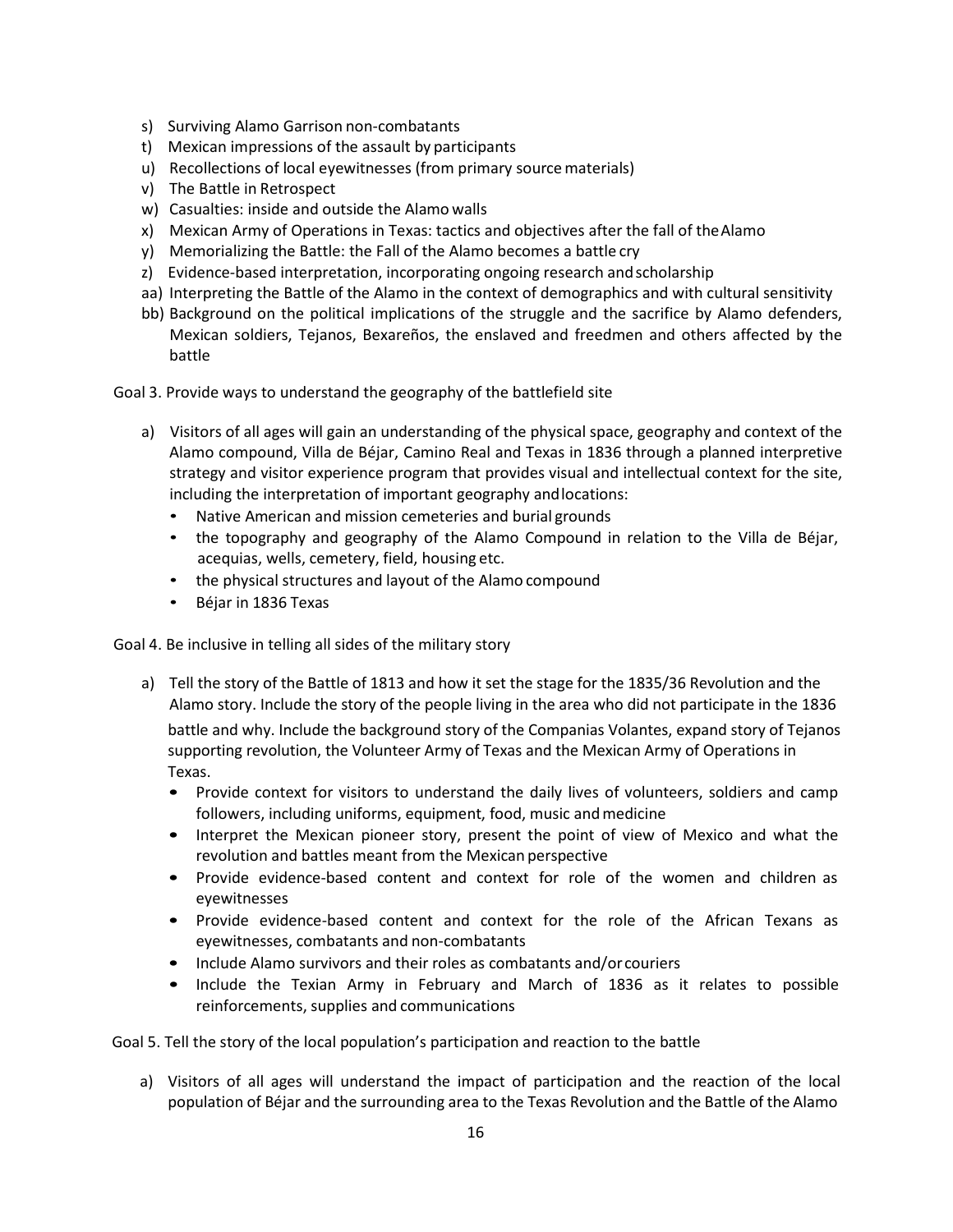- b) Provide context and interpretation for the following:
- c) What did Tejanos/Native Americans stand to lose ecologically, socially, and culturally? What was the impact on the enslaved and freedmen population?
- d) The emotional impact of the fall of the Alamo as reflected through correspondence, journalistic accounts, military and government reports on bothsides
- e) The impact of the fall of the Alamo as it motivated many volunteers toenlist
- f) The political impact in the 19<sup>th</sup> and 20<sup>th</sup> century of the fall of the Alamo as it set the stage for the US-Mexico War and acquisition of the Southwest US
- g) The Alamo Compound as an early tourist attraction
- h) The creation of the Alamo myths

Goal 6. Examine the role and influence of slavery

### **THEME C: The Alamo area is a place of remembrance, honor and respect**

Goal 1. Recognize all cultures and events in the Alamo area that have contributed to the history of the Alamo area experience

- a) Include in the interpretation of the history of the Alamo area the perspectives of:
	- Native Americans
	- Spaniards
	- Mexicans
	- Canary Islanders
	- Presidio Soldiers
	- African Americans
	- Mexican Americans
	- Americans

Goal 2. Regard the Alamo area with reverence, honor and respect as a tribute to all who lived, fought and died there

- a) Native Americans who lived in the area
- b) The Missionary and Indian-led Settlement
- c) Pueblo San Antonio de Valero
- d) Tejanos, Bexareños, Texians
- e) Spanish Military
- f) Mexican Military
- g) American Military
- h) The enslaved and freedmen
- i) Along with information on those that died at the Battle of the Alamo, interpretive information will include:
	- The traditional location for cemeteries was in front of the church, the Campo Santo was in front of the existing Alamo church and was originally used by the Coahuiltecan Bands, Coco, Karankawa, Apache, Comanche and other Native Americans subsequently buried at Mission San Antonio de Valero
	- The identification, protection, preservation and the story behind the Campo Santo— include death rites, location and time of the burials and identity of those buried there
	- The significance and importance to the story of the Canon law-- that non-Catholics could not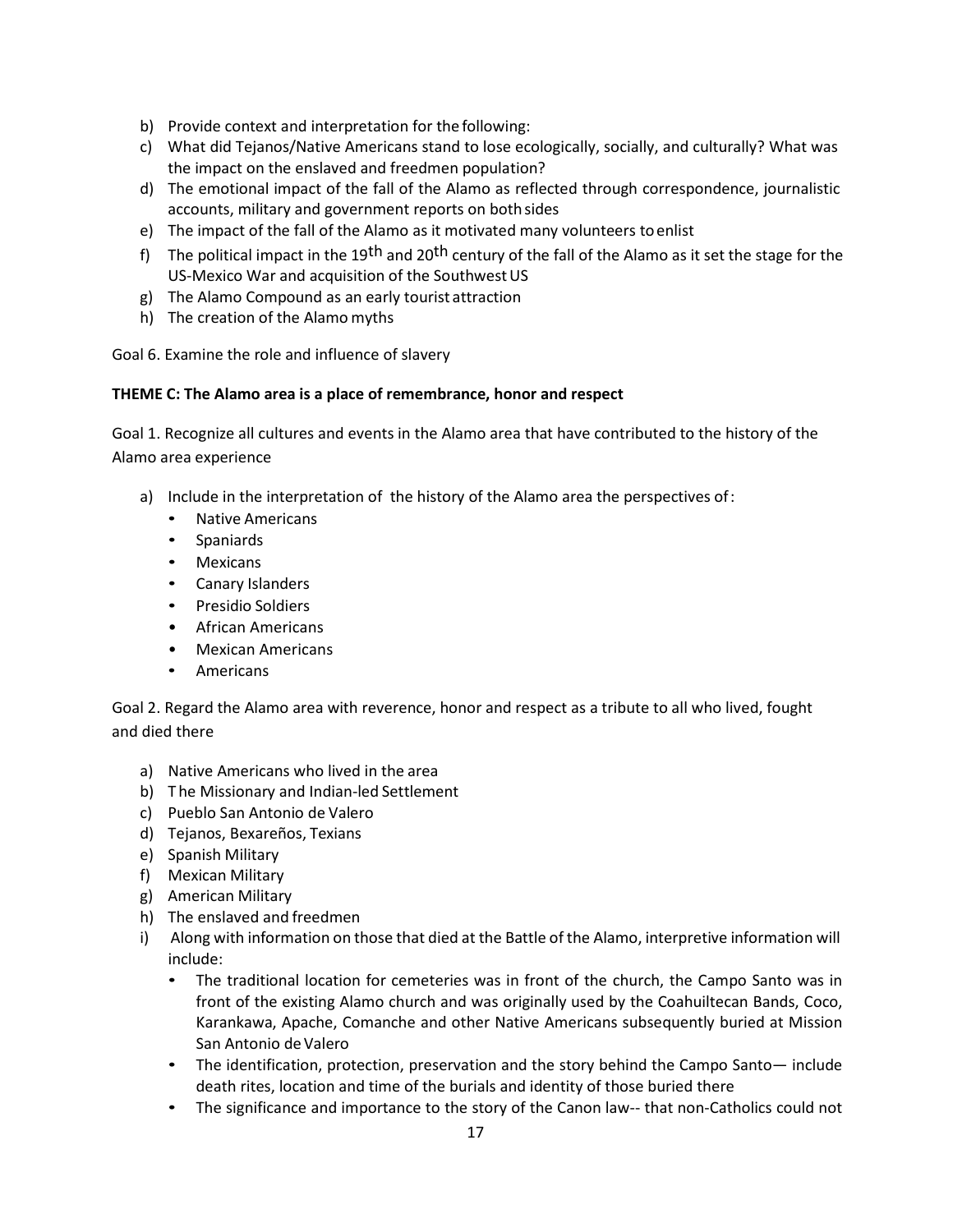be buried in a Campo Santo

# **THEME D: The Alamo area experience has evolved over more than 300 years and continues to be a community gathering place**

Goal 1. Present what the Alamo area looked like over the different periods of its more than 300 years of history. Include:

- a) The Yanaguana/pre-mission period
- b) Mission Period (1718 ‐1794)
- c) Secularization of the mission, shops opened in the structures of the west and south sides of the Plaza
- d) Evolution and expansion of the civil settlement
- e) Related sites and features such as: the Campo Santos, La Villita, the Camino Real, ranching, farming, acequias, the barrios to the north and south, the Barrio de Valero and Laredito
- f) Tejanos: 1813 -- first Independent Texas, discuss Tejanos self-determination need for freedom and independence
- g) Spanish Military Period (1801‐1821)
- h) Mexican Military Period (1821‐1836)
- i) Republic of Texas Period (1836‐1845) Include Tejano families living outside the walls in the story of the Alamo
- j) American Military Period (1845-1880)
- k) The Civil War Period (1861 ‐1865)
- l) The beginning of urbanization (1880‐1900)
- m) Involvement of governmental, historical and preservation organizations: Texas State Historical Association, General Land Office, Texas Historical Commission, Camino Real de las Tejas Association and the Daughters of the Republic ofTexas
- n) A respectful gateway to the Alamo site

Goal 2. Present the Alamo's relationship to other sites, missions and historically related locations.

a) Include Native American history, pre-mission and mission periods, secularization, the communities, entertainment and retail surrounding the Plaza and the beginnings and continuation of urbanization.

Goal 3. Review historic and current commercial ventures in the Alamo Plaza area and ensure future commerce and programming honors, respects and complements the area.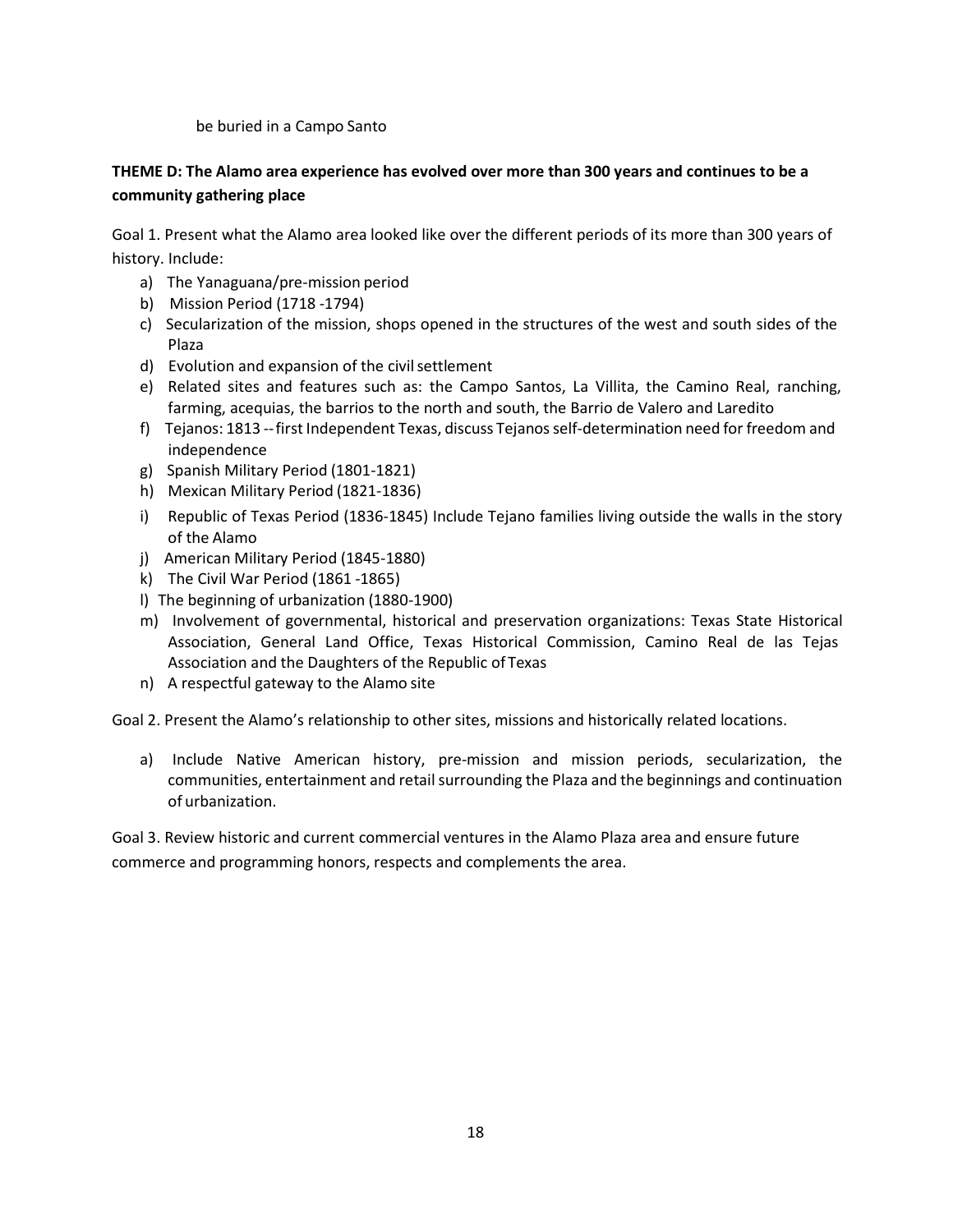#### Exhibit C

#### GENERAL AFFIRMATIONS AND SOLICITATION ACCEPTANCE

Execution of this Exhibit, shall constitute an agreement to all te1ms and conditions specified in the Solicitation, including, without limitation, Exhibit and all terms and conditions therein, except such te1ms arid conditions that the Respondent expressly excludes. Respondent agrees without exception to the following general affirmations:

- l. All statements and information prepared and submitted in the response to this Solicitation are current, complete, and accurate.
- 2. The Respondent has not given, offered to give, nor intends to give at anytime hereafter any economic opportunity, future employment, gift, loan, gratuity, special discount, trip, favor, or service to a public servant in connection with the submitted Solicitation Response.
- 3. Pursuant to Texas Government Code, Title 10, Subtitle D, Section 2155.004(a), the Respondent has not received compensation f om the Alamo for preparing any part of the Solicitation.
- 4. Pursuant to Title 5, Section 23 l.006(d) of the Texas Family Code, if applicable, the Respondent certifies that the individual or business entity named in this Solicitation Response is current on his or her child support payments and r is, therefore, eligible to receive payments f om state funds under a contract for property, materials, or services. Further, Respondent acknowledges that any resulting contract from this Solicitation may be terminated and payment may be withheld if this certification is inaccurate. Any Respondent subject to this Section must include names and Social Security numbers of each person with at least 25% ownership in the business entity named in this Solicitation Response. This information must be provided prior to execution of any offer.
- 5. Respondent certifies by signing this Attachment that (a) the entity responding to this Solicitation; (b) its principals; (c) its subcontractors; and (d) any personnel designated to perform services related to the work herein described are not presently debarred, suspended, proposed for debarment, declared ineligible, or voluntarily excluded from participation in this transaction by any federal Department or Agency. This certification is made pursuant to the regulations implementing Executive Order 12549, Debarment and Suspension, 28 C.F.R. pt. 67, § 67.510, as published as Pt. VII of the May 26,1988, Federal Register (pp. 19160-1921 1 ),and any relevant regulations promulgated by the Depa11ment or Agency funding this project. This provision shall be included in its entirety in

r Respondents' subcontracts if payment in whole or in pat1 is f om federal funds.

- 6. In addition, Respondent ce1tifies it is in compliance with all State of Texas statutes and rules relating to procurement; and that the pa1ticipants named in items  $5(a)$  through  $5(d)$  above are not listed on the federal government's terrorism watch list described in Executive Order 13224. Entities ineligible for federal procurement are listed at https://www.sam.gov/portal/public/SAM/, which Respondent may review in making this certification. Respondent acknowledges that any contract resulting from this Solicitation may be terminated and payment withheld if this certification is inaccurate. This provision shall be included in its entirety in Respondent's subcontracts if payment in whole or in patt is from federal funds.
- 7. Respondent agrees that any payments due under any resulting contract from this Solicitation will be applied towards any debt, including, but not limited to, delinquent taxes and child support that is owed to the State of Texas.
- 8. Respondent certifies that they are in compliance with Texas Government Code, Title 6, Subtitle B, Section 669.003, relating to contracting with the executive head of a state agency. If this Section applies, Respondent will complete the following information in order for the bid to be evaluated:

| Name of former Executive:             |  |
|---------------------------------------|--|
| Name of State Agency:                 |  |
| Date of Separation from State Agency: |  |
| Position with Respondent:             |  |
| Date of Employment with Respondent:   |  |

9. Respondent agrees to comply with Texas Government Code, Title 10, Subtitle D, Section 2155.4441, relating to the purchase of products produced in the State of Texas under service contracts.

the Jan Torrison (1997), José Horney and profit an

I0. Respondent agrees to maintain all documents and other related records relating to the State's property and any contract resulting from this Solicitation for a period of four (4) years after the date of the submission of final invoices or until a resolution of billing questions, whichever is later. Respondent acknowledges that the State has a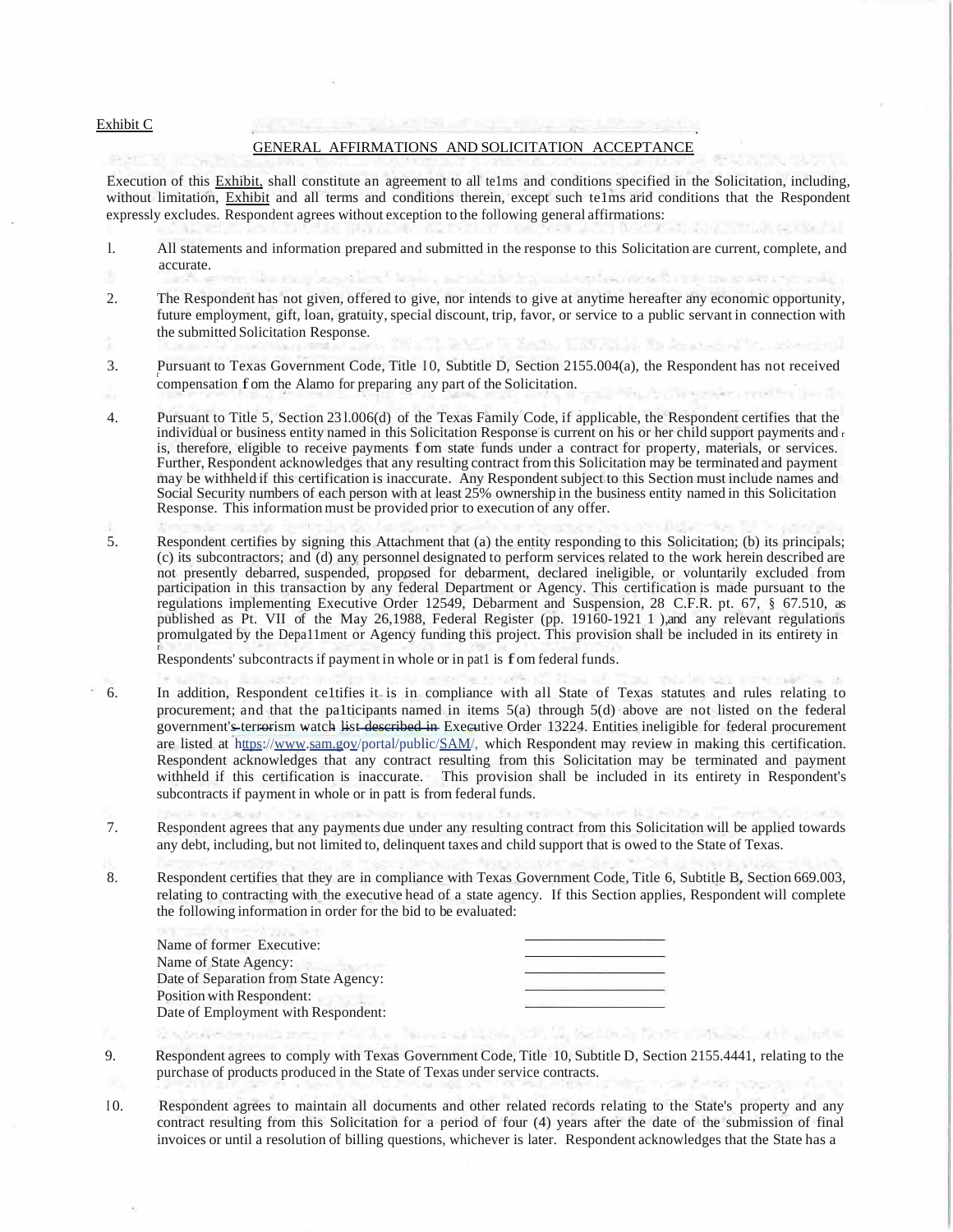right of access to information in Respondent's possession relating to State property and agrees to make such information reasonably available upon request of the State.

- 11. Respondent understands that acceptance of funds under any resulting contract from this Solicitation acts as acceptance of the authority of the State Auditor's Office, or any successor agency, to conduct an audit or investigation in connection with those funds. Respondent further agrees to cooperate fully with the State Auditor's Office, or its successor, in conducting the audit or investigation, including providing all records requested. Respondent will ensure that this clause is included in any subcontract it awards.
- 12. Respondent ce1iifies that if it employs any former employee of the GLO, such employee will perform no work in connection with any resulting contract from this Solicitation during the twelve- (I2) month period immediately following the employee's last date of employment at the GLO.
- 13. The Respondent shall not discriminate against any employee or applicant for employment because of race, disability, color, religion, sex, age, or national origin. The Respondent shall take affirmative action to ensure that applicants are employed and that employees are treated without regard to their race, disability, color, sex, religion, age, or national origin. Such action shall include, but is not be limited to, the following: employment, upgrading, demotion, or transfer; recruitment or recruitment advertising; layoff or termination; rates of pay or other forms of compensation; and selection for training, including apprenticeship. The Respondent agrees to post notices, which set fo1ih the provisions of this non-discrimination article, in conspicuous places available to employees or applicants for employment. The Respondent shall include the above provisions in all subcontracts pertaining to the work.
- 14. Pursuant to 15 U.S.C. Sec. l, et seq. and Tex. Bus. & Comm. Code Sec.15.01, et seq., the Respondent; the firm, corporation, partnership, or institution represented by the Respondent; or anyone acting for such a firm, corporation, or institution has not violated any federal or state antitrust laws or communicated the nature of the offer, directly or indirectly, to any competitor or other person engaged in a similar line of business.
- 15. By signing this Solicitation Response, Respondent ce1iifies that if a Texas address is shown as the address of the Respondent, Respondent qualifies as a "Texas Bidder" as defined in Texas Administrative Code, Title 34, Part 1, Chapter 20, Subchapter C, §20.32 (68).
- 16. Respondent understands that the Alamo does not tolerate any type of fraud. The Alamo's policy is to promote consistent, legal, and ethical organizational behavior by assigning responsibilities and providing guidelines to enforce controls. Any violations of law, agency policies, or standards of ethical conduct will be investigated, and appropriate actions will be taken. Respondents are expected to report any possible fraudulent or dishonest acts, waste, or abuse to the Alamo CEO at 210.225.1391
- 17. Respondent ce1 iifies that it will comply with the federal Immigration Reform and Control Act of 1986, the Immigration Act of 1990, and the Immigration Act of 1996 regarding employment, employment verification, and retention of verification forms of individuals who will prospectively perform work described in this proposal.
- 18. Under Section 2155.006(b) of the Texas Government Code, a state agen $\phi$ y may not accept a bid or award a contract, including a contract for which purchasing authority is delegated to a state agency, that includes proposed financial participation by a person who, during the five-year period preceding the date of the bid or award, has been: (I) convicted of violating a federal law in connection with a contract awarded by the federal government for relief, recovery, or reconstruction efforts as a result of HutTicane Rita, as defined by Section 39.459, Utilities Code, Hurricane Katrina, or any other disaster occurring after September 24, 2005; or (2) assessed a penalty in a federal civil or administrative enforcement action in connection with a contract awarded by the federal government for relief, recovery, or reconstruction efforts as a result of Hurricane Rita, as defined by Section 39.459, Utilities Code, t Hurricane Katrina, or any other disaster occuting after September 24, 2005. Under Section 2155.006 of the Texas Government Code, the Respondent certifies that the individual or business entity named in this Solicitation is not  $r$ ineligible to receive the specified contract and acknowledges that any contract resulting fom this Solicitation may be terminated and payment withheld if this certification is inaccurate.
- 19. The Respondent represents that payment to the Respondent and the Respondent's receipt of appropriated or other funds under any contract resulting from this Solicitation are not prohibited by Section 556.005 or Section 556.008 of

the Texas Government Code. and provide personal Pole of Day Grand and Office finding time well-lab. Check below if preference claimed under Title 34 TAC§ 20.38